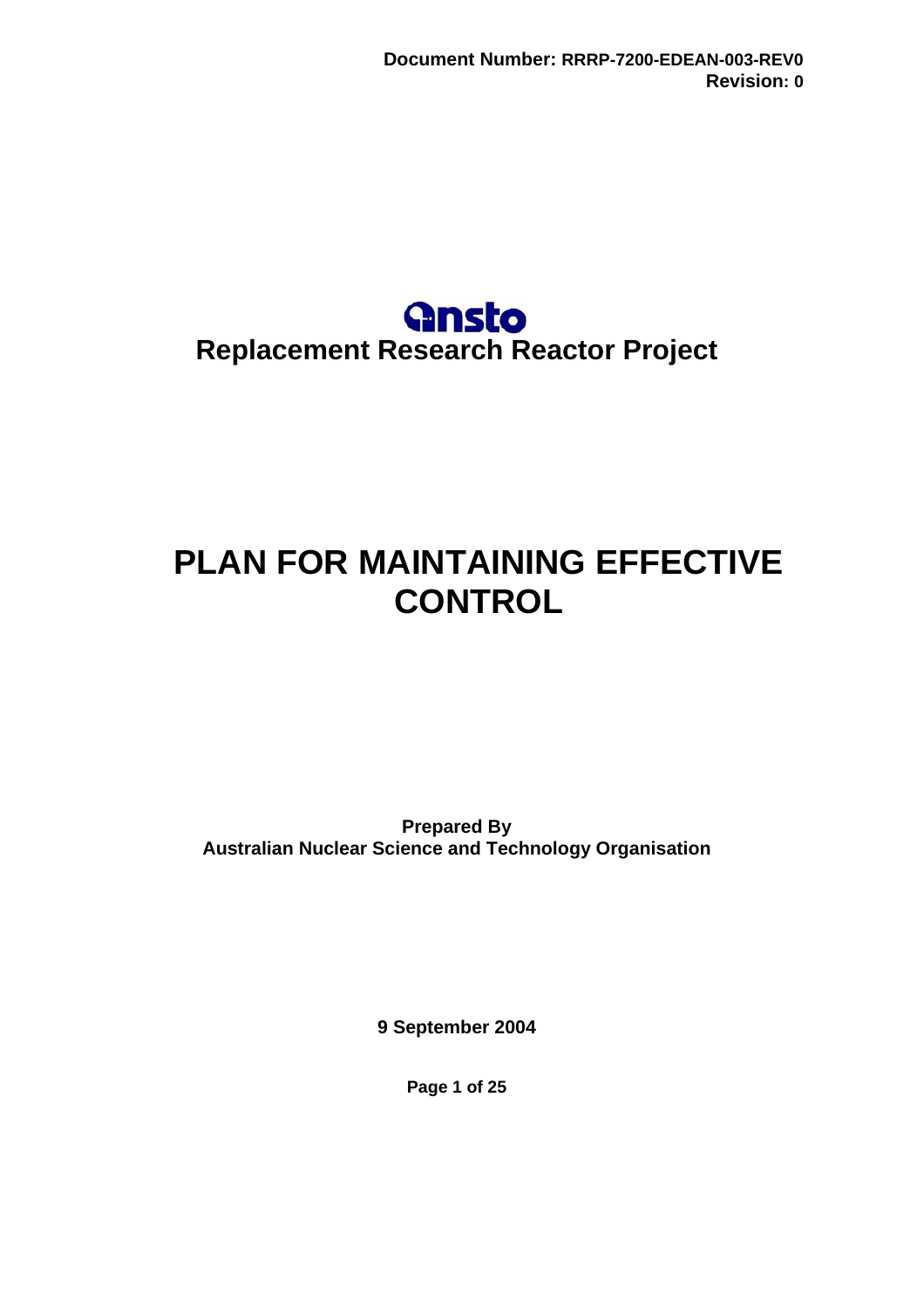| <b>ANSTO</b>          |                                                                            | Document N°: RRRP-7200-EDEAN-003-REV0<br>Revision: 0      |                                      |          |
|-----------------------|----------------------------------------------------------------------------|-----------------------------------------------------------|--------------------------------------|----------|
|                       | <b>Replacement Reactor Project</b>                                         | Document Title: Plan for Maintaining Effective<br>Control |                                      |          |
|                       |                                                                            | Ref No:                                                   |                                      |          |
| <b>REVISION SHEET</b> |                                                                            |                                                           | Print name, date and sign or initial |          |
| Revision<br>Letter    | <b>Description of Revision</b>                                             | Prepared                                                  | Checked/<br>Reviewed                 | Approved |
| $\mathbf 0$           | Iroginal issue to ARPANSA                                                  | <b>RMG</b>                                                | <b>KJH</b>                           | GDW      |
|                       |                                                                            |                                                           |                                      |          |
|                       |                                                                            |                                                           |                                      |          |
|                       |                                                                            |                                                           |                                      |          |
|                       |                                                                            |                                                           |                                      |          |
|                       |                                                                            |                                                           |                                      |          |
|                       |                                                                            |                                                           |                                      |          |
|                       |                                                                            |                                                           |                                      |          |
|                       |                                                                            |                                                           |                                      |          |
|                       |                                                                            |                                                           |                                      |          |
|                       |                                                                            |                                                           |                                      |          |
|                       |                                                                            |                                                           |                                      |          |
|                       |                                                                            |                                                           |                                      |          |
|                       |                                                                            |                                                           |                                      |          |
|                       |                                                                            |                                                           |                                      |          |
|                       |                                                                            |                                                           |                                      |          |
|                       |                                                                            |                                                           |                                      |          |
|                       |                                                                            |                                                           |                                      |          |
|                       |                                                                            |                                                           |                                      |          |
|                       |                                                                            |                                                           |                                      |          |
|                       |                                                                            |                                                           |                                      |          |
| Notes:<br>1.          | Revision must be verified in accordance with the Quality Plan for the job. |                                                           |                                      |          |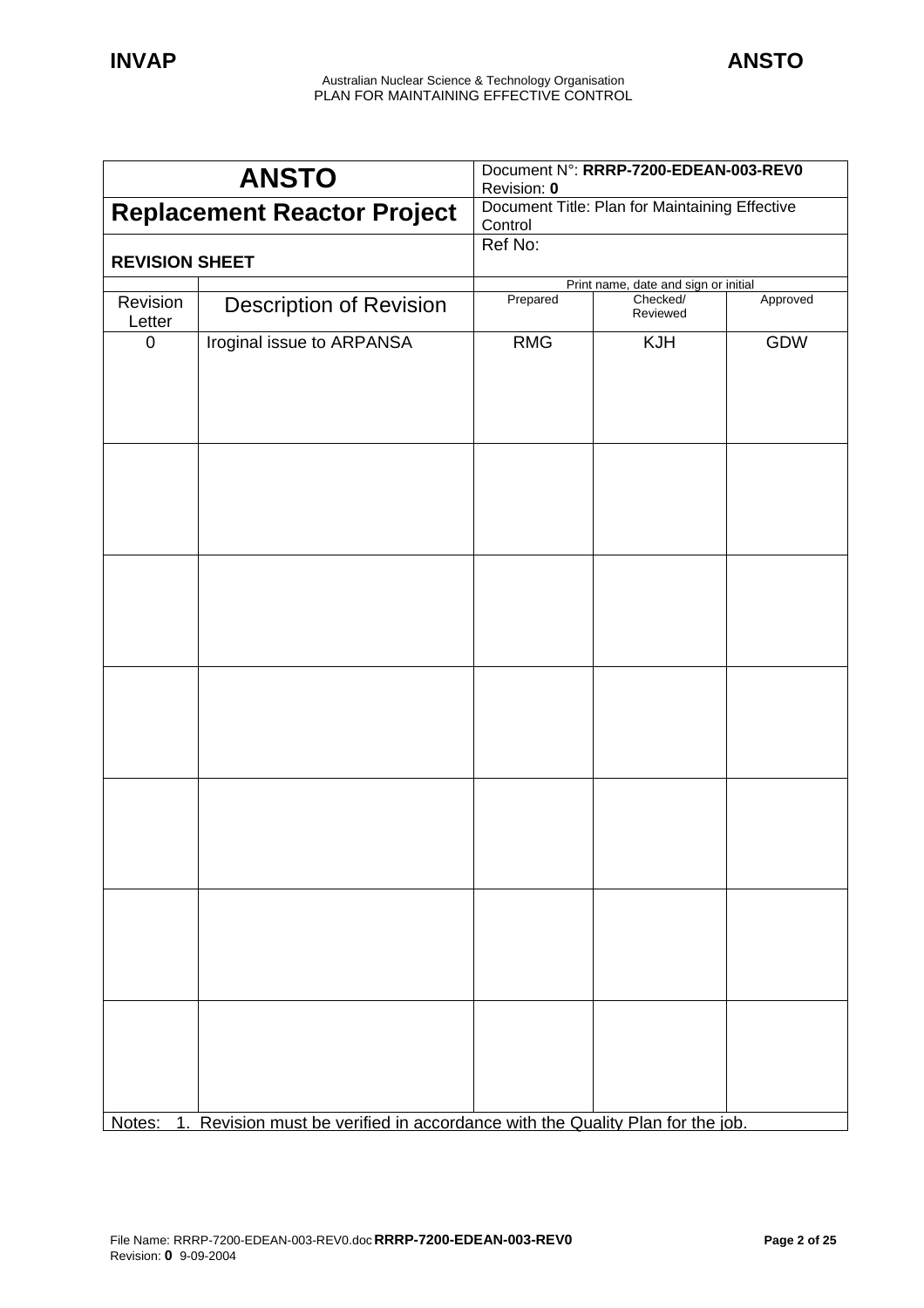# **TABLE OF CONTENTS**

| 1.1 |                                                                   |    |
|-----|-------------------------------------------------------------------|----|
| 1.2 |                                                                   |    |
| 1.3 |                                                                   |    |
| 1.4 |                                                                   |    |
|     |                                                                   |    |
| 3   | <b>DEFINITIONS</b>                                                |    |
| 4   |                                                                   |    |
| 4.1 |                                                                   |    |
| 4.2 |                                                                   |    |
| 5   |                                                                   |    |
| 5.1 |                                                                   |    |
| 5.2 |                                                                   |    |
| 5.3 |                                                                   |    |
| 6   | APPENDIX 1: LISTING OF REACTOR FACILITY QMS PROCEDURES 13         |    |
|     | APPENDIX 2: PLANS AND ARRANGEMENT EXPECTATIONS CROSS REFERENCE 16 |    |
| 8   |                                                                   | 19 |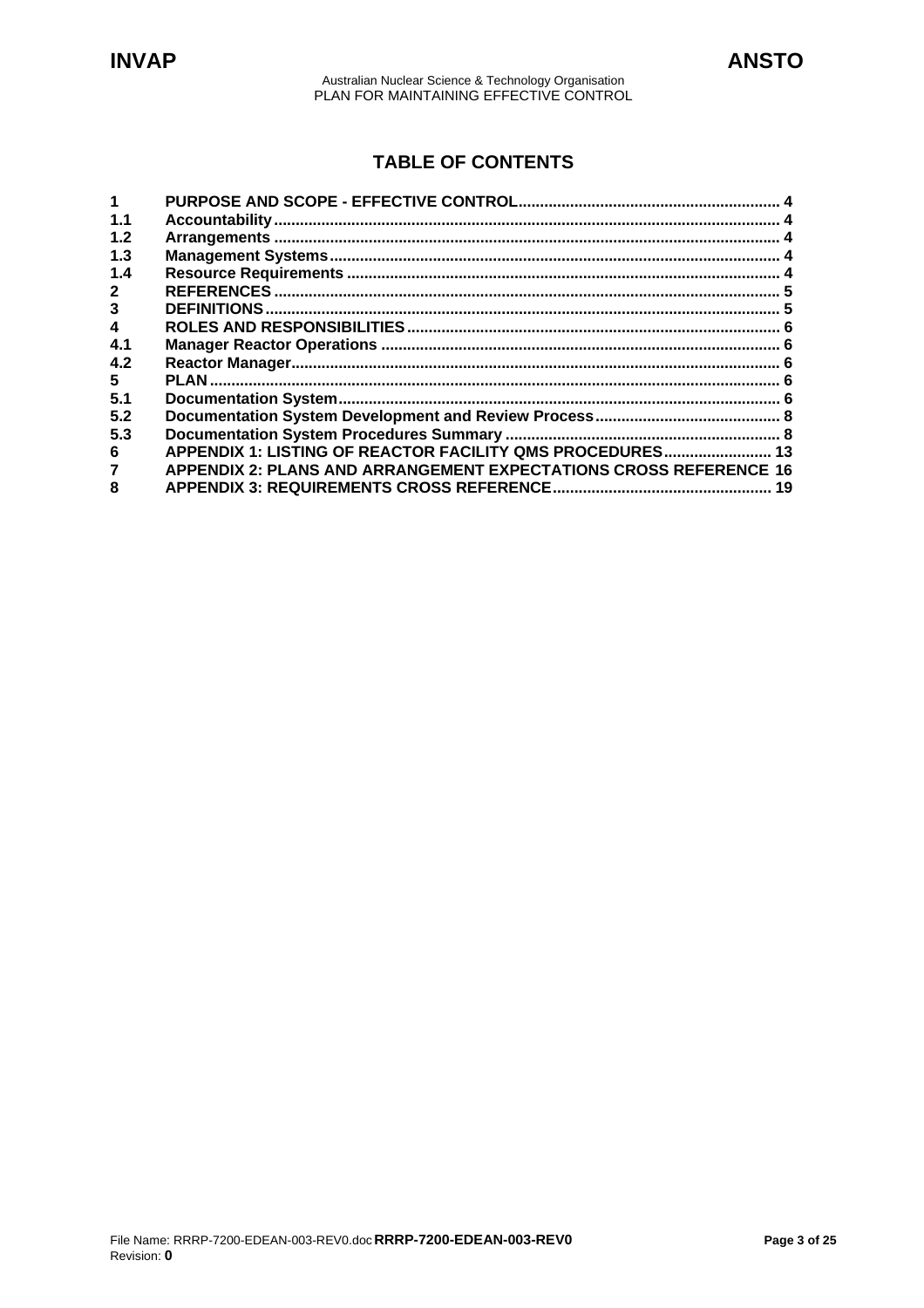# <span id="page-3-0"></span>**1 PURPOSE AND SCOPE – EFFECTIVE CONTROL**

The purpose of this Plan is to demonstrate that all activities undertaken that impact on the Reactor Facility will be effectively controlled by ANSTO and comply with all applicable requirements of the ARPANS Act and Regulations.

The scope of this Plan is all activities undertaken within the Reactor Facility, together with activities undertaken beyond the Reactor Facility but having an impact on it.

### **1.1 ACCOUNTABILITY**

ANSTO is the organisation responsible for the safe operation of the Reactor Facility. It is the centre for nuclear research and development, and provides a broad range of technical expertise to support national interests. ANSTO is a body corporate established by the Australian Nuclear Science and Technology Organisation Act of 1987. The functions and general powers are set out in the Act. ANSTO sets out its broad directions through its strategic plan and its specific commitments and processes in its policies and procedures.

ANSTO is the Reactor Facility licensee and, as such, has responsibility for all elements required to ensure safe operation. It has many years of experience in research reactor operations and has implemented specific processes and procedures to ensure that all staff are aware of the licence conditions and that designated staff understand their roles in maintaining compliance with regulatory requirements and licence conditions.

Responsibility is delegated to authorised personnel within a framework that ensures ANSTO remains ultimately accountable and that appropriate review and monitoring are conducted. These responsibilities are set out in authorised delegations, in safety directives and in the quality management system documents used in operation of all facilities. Key roles and responsibilities for the Reactor Facility are identified in Section 4 of this plan. Each facility has a designated Nominee and Facility Officer, whose roles are described in the relevant quality certified procedures.

The Organisation Chart is shown in Figure 13.2/1-1 of Chapter 13 of the Safety Analysis Report for the Reactor Facility.

### **1.2 ARRANGEMENTS**

ANSTO has established arrangements to effectively control technical, administrative and human factors associated with Reactor Facility activities. The arrangements for the Reactor Facility comply with the general policies, safety management systems and quality requirements of ANSTO.

Lines of communication, responsibilities and authorities, functions, duties and competencies associated with these activities are appropriately documented and administered through the Reactor Facility Management System which is outlined in Figure 1.

This plan should be read in conjunction with other plans, specifically those relating to safety management, radiation protection, environmental management and waste management.

### **1.3 MANAGEMENT SYSTEMS**

ANSTO's overall objectives and commitments are described in its policies, which are authorised by the Executive Director and the ANSTO Board. The processes and commitments are implemented through site-wide over-arching processes, supplemented by local arrangements.

**RRRP-7200-EDEAN-003-REV0** File Name: RRRP-7200-EDEAN-003-REV0.doc **Page 4 of 25**  ANSTO has established appropriate management systems consistent with AS/NZS ISO standards and will ensure that they are implemented and maintained to manage all activities associated with the Reactor Facility. The scope of the management systems includes the Revision: **0**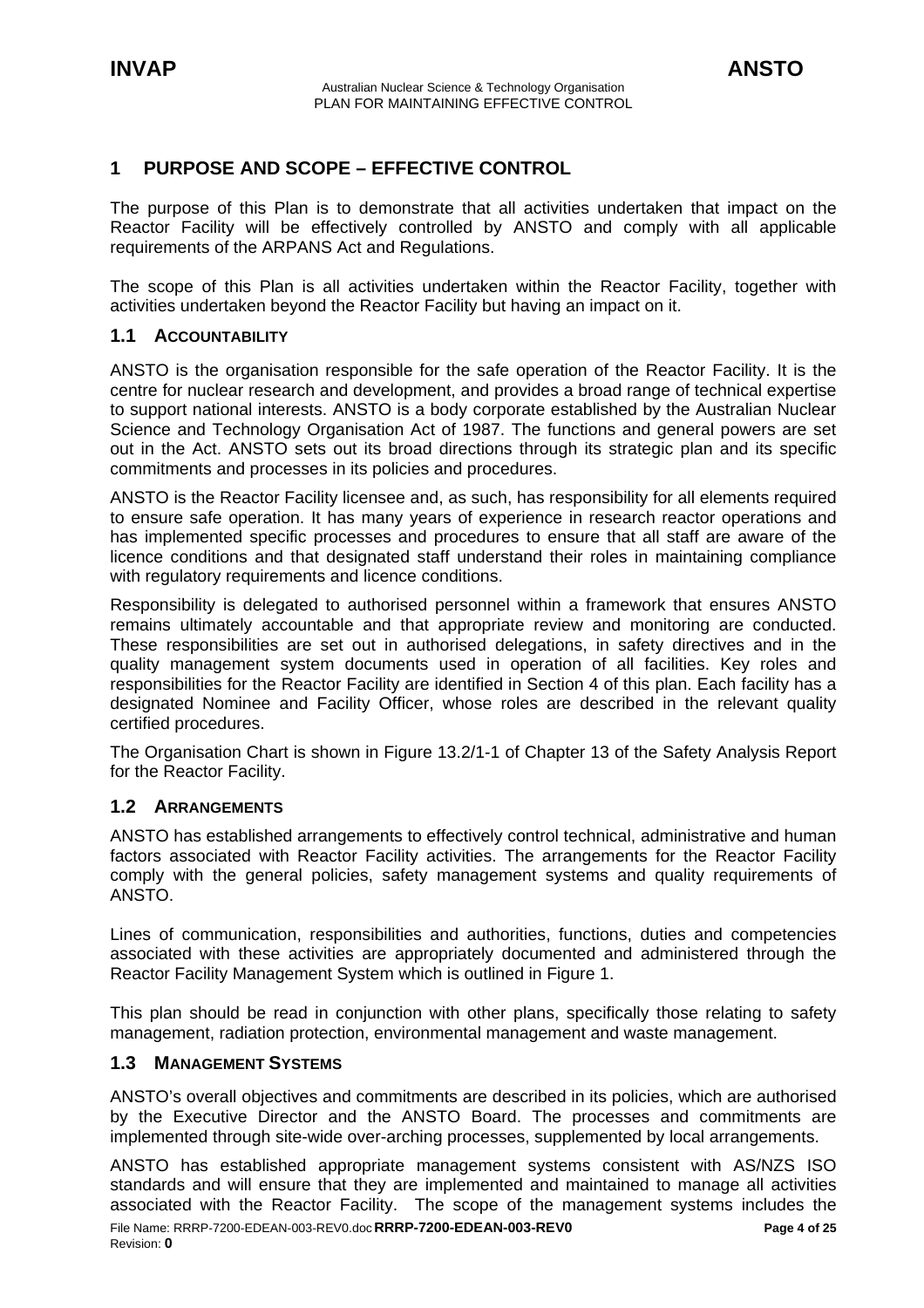<span id="page-4-0"></span>ANSTO organisation-wide Business Management System (ABMS) and the Reactor Facility Quality Management System (QMS).

The QMS Manual includes the Quality Policy for the Reactor Facility, documenting the management commitment and priority given to implementation of arrangements to ensure all the Effective Control objectives are met. The Manual also identifies key quality and safety objectives and provides details of the relevant plans and arrangements. There are three appendices to this Plan that provide references to relevant policies and procedures:

Appendix 1 lists the QMS procedures and identifies the scope of each procedure.

Appendix 2 identifies where the expectations of the ARPANSA Plans and Arrangements for Effective Control are met in the QMS procedures.

Appendix 3 identifies where the ARPANSA standard licence condition, the AS/NZS 9001:2000 and the AS/NZS 14001:2000 requirements are met in the QMS procedures.

### **1.4 RESOURCE REQUIREMENTS**

ANSTO will ensure that adequate and appropriate human, financial and material resources are provided to effectively implement the plans and arrangements for radiation protection and nuclear safety and to maintain effective control over all activities associated with the Reactor Facility.

Each facility is operated as part of an ANSTO project, with an assigned budget and human resources under the control of the relevant manager. In addition to review of the facility's overall performance, all staff have annual objectives for operation and safety and these are reviewed as part of ANSTO's performance management system.

Resourcing is managed via relevant Nuclear Reactor Procedures (NRP) contained in the Reactor Facility QMS and include NRP 01, NRP 06 and NRP 08, which are identified and summarised later in this plan.

Staffing plans for the facility are described in chapter 13 of Part C of this application.

# **2 REFERENCES**

Regulatory Guideline on Review of Plans and Arrangements, ARPANSA, RB-STD-15-03, Version 0, August 2003

AS/NZS 9001:2000 Quality Management System

# **3 DEFINITIONS**

The following definitions have been used in this plan:

| <b>Reactor Facility</b>                                  | The Reactor Facility means the multipurpose research reactor that will<br>replace HIFAR, and its associated buildings, physical plant, structures,<br>components and systems including software and, where relevant, any<br>management systems necessary to achieve the design, construction<br>and operation of the facility. |
|----------------------------------------------------------|--------------------------------------------------------------------------------------------------------------------------------------------------------------------------------------------------------------------------------------------------------------------------------------------------------------------------------|
| The following abbreviations have been used in this plan: |                                                                                                                                                                                                                                                                                                                                |
| ABMS                                                     | <b>ANSTO Business Management System</b>                                                                                                                                                                                                                                                                                        |
| AI ARA                                                   | As Low As Reasonably Achievable                                                                                                                                                                                                                                                                                                |
| AOR                                                      | Abnormal Occurrence Report                                                                                                                                                                                                                                                                                                     |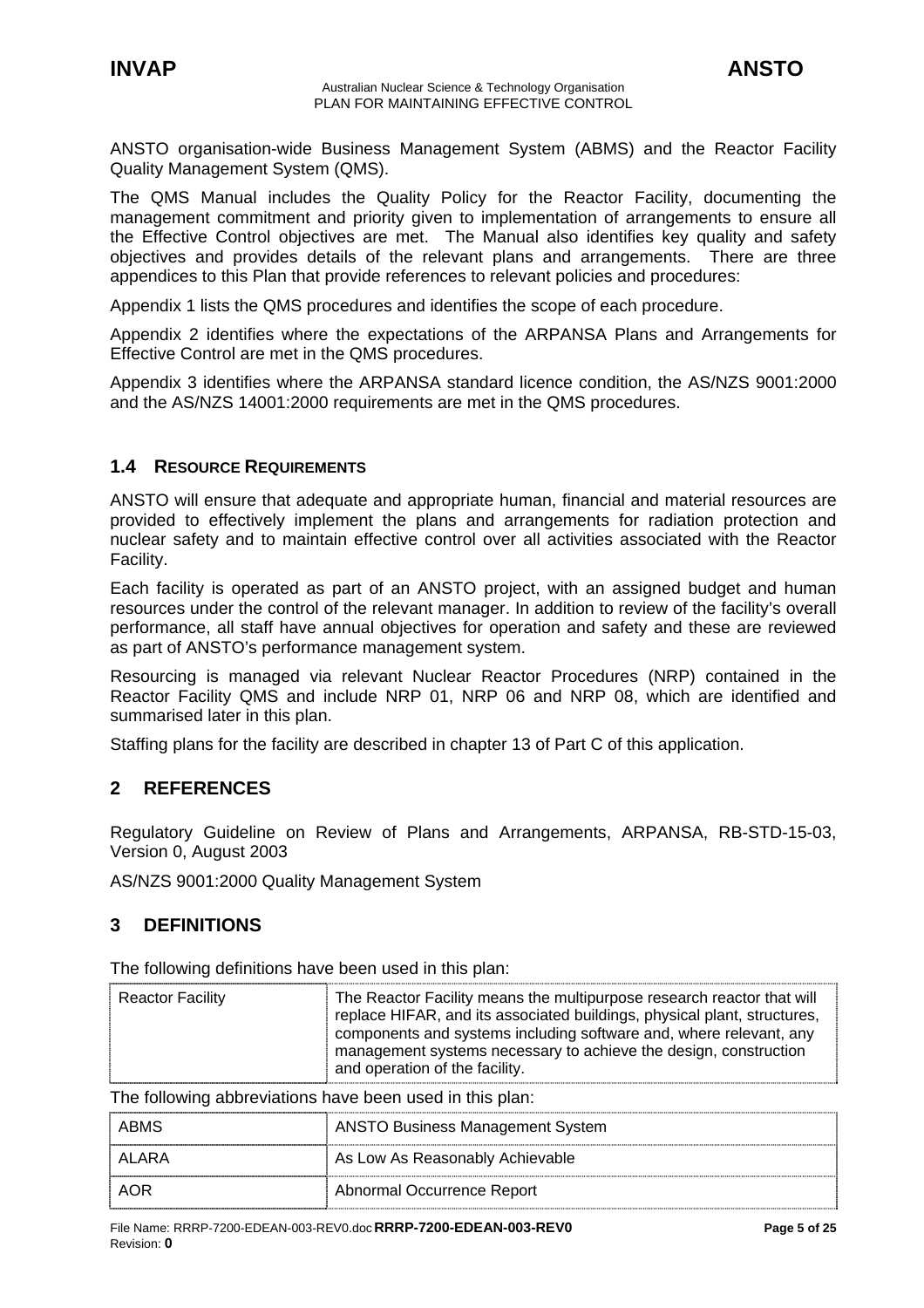<span id="page-5-0"></span>

| <b>APOL</b> | <b>ANSTO Policy</b>                               |
|-------------|---------------------------------------------------|
| <b>BDBA</b> | Beyond Design Basis Accident                      |
| <b>CMMS</b> | <b>Computerised Maintenance Management System</b> |
| <b>DBA</b>  | Design Basis Accident                             |
| <b>FAA</b>  | Follow-up Action Assignment                       |
| <b>KPI</b>  | Key Performance Indicator                         |
| <b>NPT</b>  | Nuclear Non-Proliferation Treaty                  |
| <b>NFP</b>  | Nuclear, Fuel Management Procedure                |
| <b>NRP</b>  | Nuclear, Reactor Facility Procedure               |
| <b>NWP</b>  | Nuclear, Waste Management Procedure               |
| <b>OOR</b>  | <b>Operational Occurrence Report</b>              |
| OSRP        | <b>Objective Setting and Review Process</b>       |
| QMS         | <b>Quality Management System</b>                  |
| <b>PSA</b>  | <b>Probabilistic Safety Assessment</b>            |
| <b>RRR</b>  | Replacement Research Reactor                      |
| <b>SAR</b>  | Safety Analysis Report                            |
| <b>SD</b>   | <b>Safety Directive</b>                           |

# **4 ROLES AND RESPONSIBILITIES**

The roles and responsibilities associated with the implementation of this plan are as identified in this section.

# **4.1 MANAGER REACTOR OPERATIONS**

The Manager Reactor Operations is the Licence Nominee for the Reactor Facility and has overall responsibility for the safety and operation of the Reactor Facility at all times, consistent with ANSTO policies and general arrangements. The Nominee is delegated to make, amend or vary the application in the name of ANSTO, pursuant to Section 34 of the ARPANS Act 1998 and regulation 39 of the ARPANS Regulations 1999.

### **4.2 REACTOR MANAGER**

The Manager Reactor Operations has delegated responsibility for implementation of this Plan to the Reactor Manager. The Reactor Manager is responsible for planning and managing resources to ensure the safe and effective operation of the reactor facility.

# **5 PLANS AND ARRANGEMENTS**

### **5.1 DOCUMENTATION SYSTEM**

**RRRP-7200-EDEAN-003-REV0** File Name: RRRP-7200-EDEAN-003-REV0.doc **Page 6 of 25**  The plans and arrangements for maintaining effective control of the Reactor Facility are implemented by a hierarchical documentation system identifying the administrative processes Revision: **0**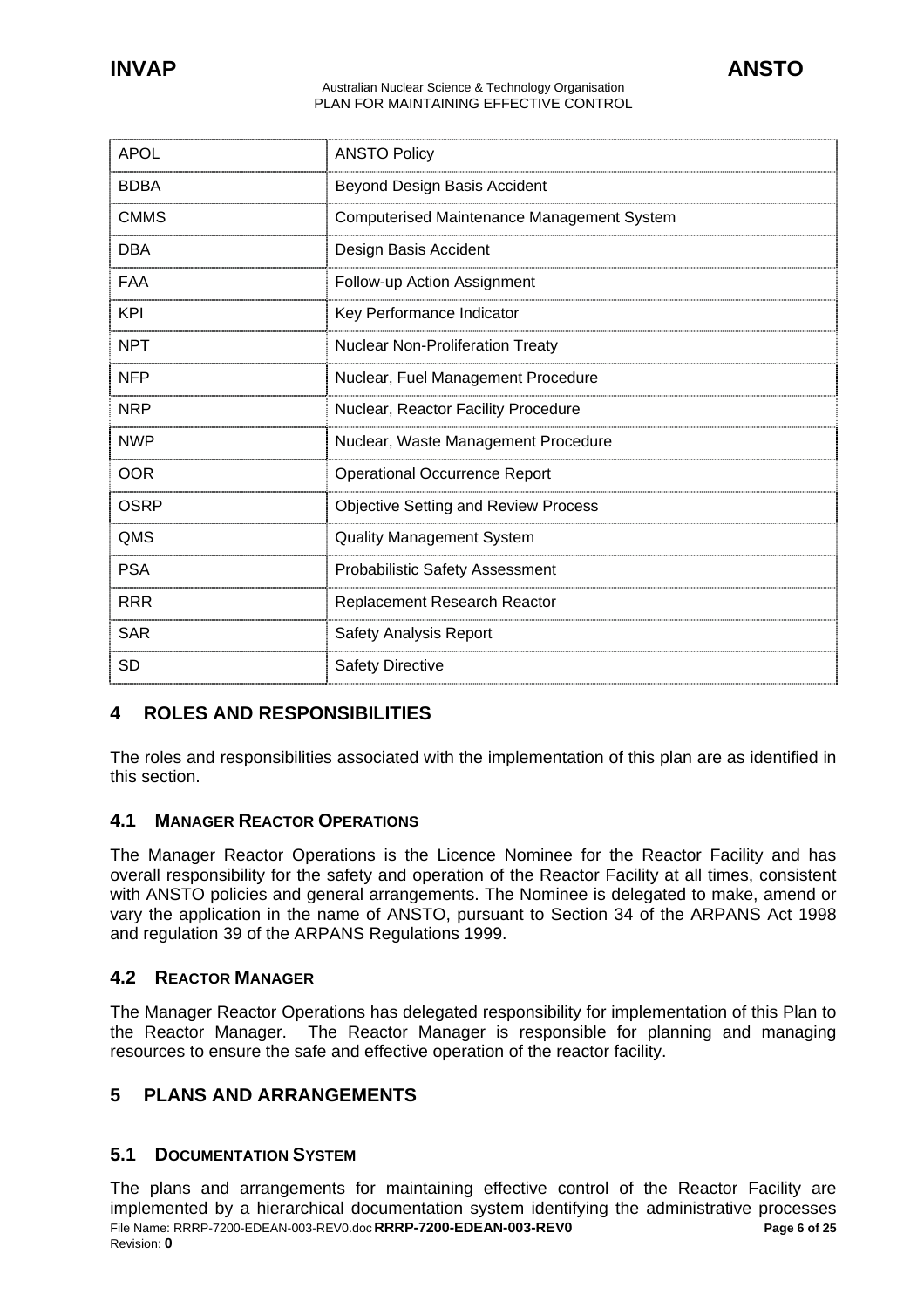by which the facility is safely and effectively managed. This is achieved primarily through the Reactor Facility Quality Management System (QMS), together with the integration of other safety and administrative processes, relating specifically to the Reactor Facility and to the wider ANSTO organisation. The QMS has been developed to be an integral part of the ABMS. The QMS also identifies services provided to the Reactor Facility by other organisational units by way of Service Level Agreements, where appropriate. These services include:

- airborne effluent monitoring for compliance with the Discharge Authorisation, and radiation protection services by Safety and Radiation Sciences;
- liquid effluent sampling and waste handling by Waste Operations and Technology Development; and
- engineering support and inspections by ANSTO Engineering.

Implementation of the QMS is a key means by which the Reactor Facility management communicates its expectations to staff, describes and records the capability of staff to meet those expectations, and the means by which it monitors performance and compliance with regulatory requirements. The QMS brings together, in one system, administrative controls to ensure safety, regulatory, operational, quality, environmental and commercial objectives are met.

The QMS has been developed to meet the relevant Australian and international requirements, and has drawn upon Australian and international guidance, and international best practice. The requirements for the QMS include:

- ARPANSA Standard Licence Conditions
- AS/NZS 9001 Quality Management System
- AS/NZS 14001 Environmental Management System

Additionally, the following guidance material was considered when developing the system:

- IAEA Safety Series Guides
- ARPANSA RG- Safety Assessment Principles
- ARPANSA RG-13 Plans and Arrangements
- ASME NQA-1 Nuclear Quality Standard

The QMS documentation has been developed to be consistent with the requirements and format of the ANSTO Business Management System (ABMS) certified to AS/NZS 9001:2000 in July 2004, and the ANSTO Safety Management System, including the Safety Directives. This ensures consistency of the application of administrative requirements across the ANSTO site, and an effective interface between the Reactor Facility and other divisions. Where staff of another division are identified as performing functions in the Reactor Facility, appropriate personnel from that division are included in the review process, and sign off as accepting performance of that function.

The experience with the HIFAR Quality Management System (QMS), certified to AS/NZS 9001 in 1996, and recertified in 1999 and 2003, which constitutes the effective plans and arrangements for effective control of HIFAR, has been drawn on in the development of the Reactor Facility QMS. This allows benefit to be derived from the experience of operating a research reactor within a certified quality system framework in the ANSTO and ARPANSA context. A number of human-factors related issues have been recognised in that system through its eight years of use, and the Reactor Facility QMS has been developed to address those issues as well as meet the revised quality and environmental standards and licence requirements that have arisen since development and certification of that system.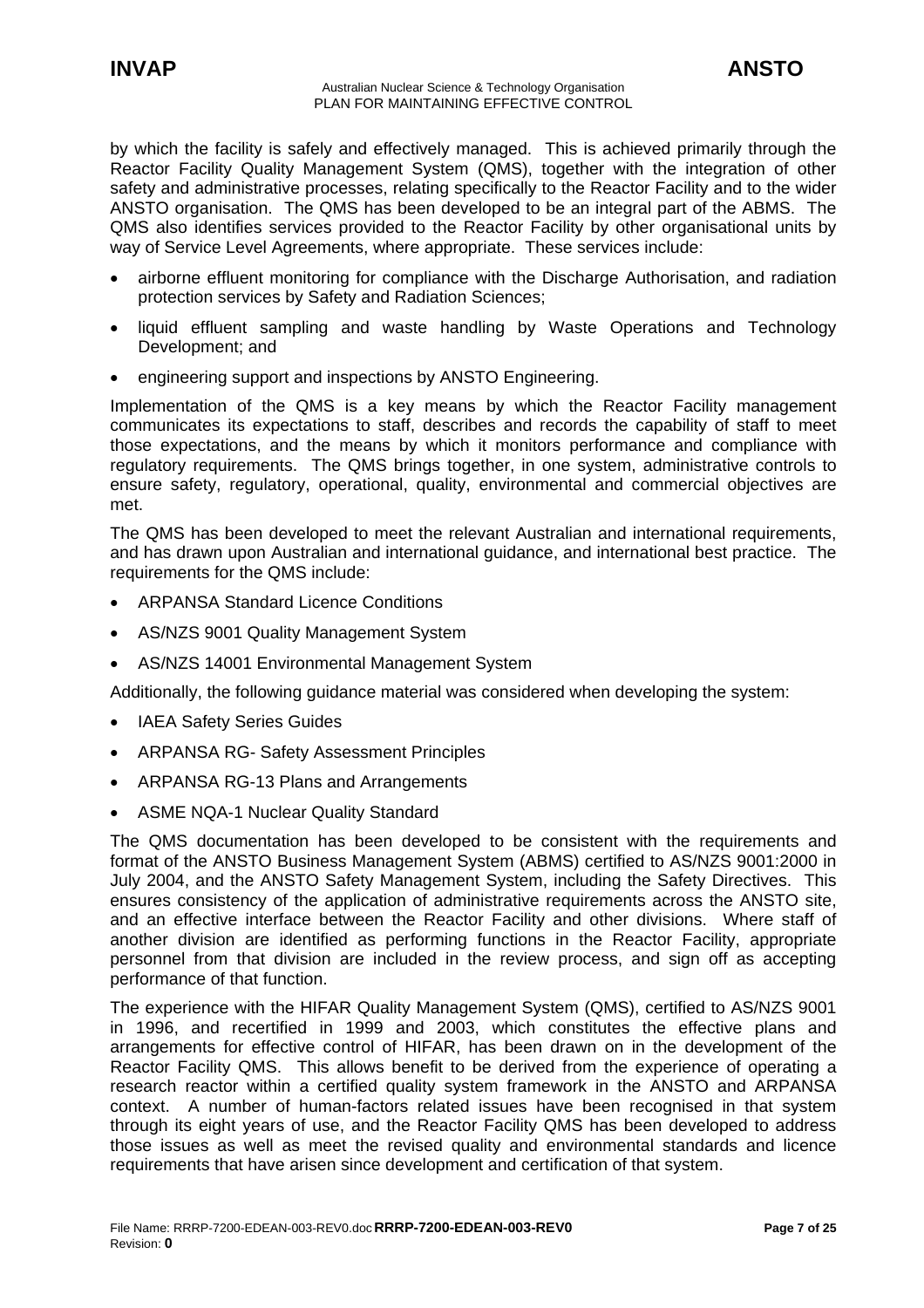<span id="page-7-0"></span>These changes primarily relate to rationalisation of the level of detail in the operating procedures and enhancement of clarity. The Reactor Facility QMS documentation provides streamlined procedures, with the greater level of detail being available in referenced and/or subordinate documents. The fundamental difference between the two systems is in the nature of integration of documentation relating specifically to operation of the Facility, namely the systems operating procedures and instructions. The HIFAR QMS has the systems operating procedures and instructions as embedded components of the administrative procedures and instructions whereas the Reactor Facility administrative process manual is separate from the systems-based manuals developed by INVAP. This structuring provides greater clarity in both operating and administrative procedures.

Figure 1 depicts the hierarchy documentation structure related to the Reactor Facility, and the relationship between the Reactor Facility documentation and the ANSTO Quality and Safety Management System.

### **5.2 DOCUMENTATION SYSTEM DEVELOPMENT AND REVIEW PROCESS**

The QMS administrative process procedures listed in Appendix 1 were developed through a process including:

- identification of the standard licence conditions and management system requirements
- series of interactions allowing input from personnel across the ANSTO site with a wide range of experience and expertise in the specific areas
- inclusion of relevant attributes from the referenced guidance material, and
- integrated review

Further documentation includes subordinate instructions and forms required for implementation of the process identified in Appendix 1.

A robust review process was also implemented in the development of the Reactor Facility systems manuals. These manuals include design, operations, user and maintenance manuals and systems procedures, as well as integrated plant operation procedures. These manuals, drafted by the INVAP designers, were reviewed extensively within INVAP for consistency across all other components of the documentation system prior to transmission to ANSTO. The manuals were then provided to ANSTO and reviewed extensively by Operations Planning personnel and RRR Project personnel with specific systems expertise. The criteria employed in these reviews included:

- consistency with the Safety Analysis Report (SAR);
- consistency between manuals of the same system;
- consistency with manual drafting templates;
- clarity of description; and
- human factors aspects

The review of this material provided an excellent opportunity for the proposed operational personnel to develop their understanding of systems design, operation of systems and the interaction of systems.

### **5.3 DOCUMENTATION SYSTEM PROCEDURES SUMMARY**

Following is a summary of the Reactor Facility procedures included in the QMS:

*NRP 01 Business Planning* and *NRP 02 Management Review* identify the management processes for planning, budgeting, allocation and assessment of implementation of the QMS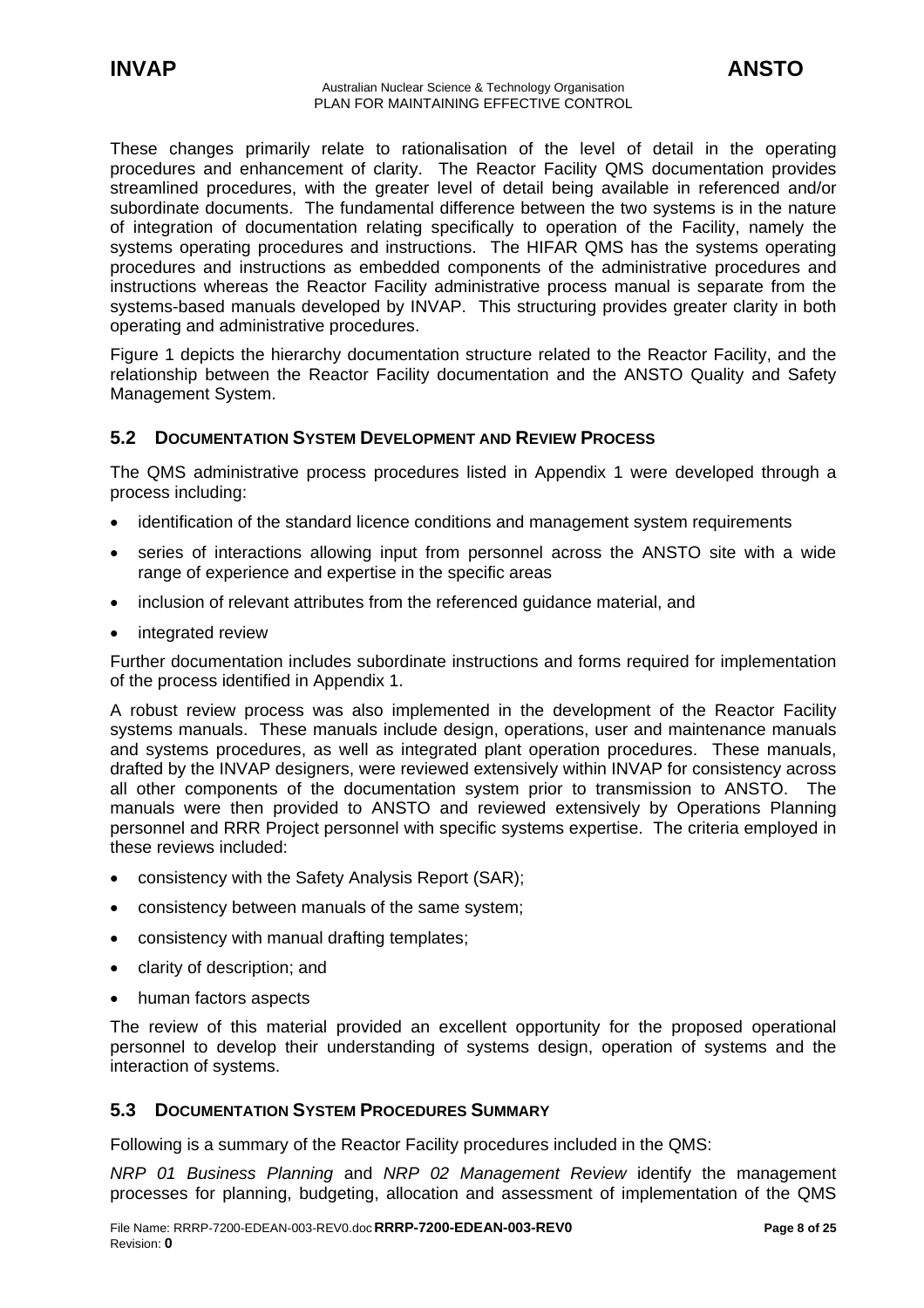plans and arrangements to ensure all objectives and performance indicators are met and that adequate human, financial and material resources are applied to meet all operational, training and safety objectives. They indicate the need for clear lines of communication of issues arising within the Reactor Facility and the wider ANSTO Organisation to be in place, including a means of feedback from staff to management. They also include the setting of performance and development objectives relating to operational, safety, radiation protection and environmental protection matters, the inclusion of these objectives in the Business Plan, and the periodic review of policies, authorisations and staffing requirements.

*NRP 03 Process Improvement* identifies the processes associated with reporting of nonconformances, including abnormal operating occurrences, the process for taking corrective and preventative measures and the identification of improvements to enhance safety and optimisation of facility availability.

*NRP 04 Documentation Management* identifies the requirements for preparation, review, approval and revision of documents used within the QMS. NRP 05 *Records Management* provides for maintenance of records of activities undertaken in the facility. They provide for review and agreement of management in other divisions performing tasks in the Reactor Facility.

An essential attribute of a system to maintain effective control is documented arrangements providing defined roles and responsibilities, authorities, delegation, deputing arrangement, lines of reporting and resource management. This information is contained within position Role Profiles and *NRP 06 Operating Organisation*, which also identifies the required qualifications and experience of personnel, and the objectives of the staff selection process, thereby ensuring staff have appropriate attributes and capabilities to perform their respective roles, including sufficient safety awareness. It also identifies responsibilities for communication with external organisations, including ARPANSA. Staff performance is systematically evaluated using ANSTO Human Resources Objective Setting and Review Process (OSRP).

The safe operation of the Reactor Facility is contingent upon an ongoing knowledge of the design basis of the facility, as identified in the relevant safety analysis documents, and an appreciation of the consequences of postulated events which would place the plant outside the safe operating envelope defined in the SAR. Operational Limits and Conditions are established from the SAR. A Probabilistic Safety Assessment (PSA) is provided, identifying the potential fault sequences leading to core damage, and provides Reactor Facility management with insights into potential plant vulnerabilities and dominant fault sequences.

Training in each of these safety-related documents and methodologies is identified in *NRP 07 Training and Personal Development Management*. This procedure also identifies implementation of a Systematic Approach to Training (SAT), including the need for induction, role-specific and ongoing training, the need for accreditation of Reactor Operators, and demonstration of required competencies before staff are authorised to perform work at the facility. Ongoing training includes refresher training, to ensure staff retain knowledge of reactor fundamentals and systems design and operation, as well as training staff on aspects related to plant modification, documentation revision and lessons learnt from operational experience. All training is assessed for effectiveness on completion, as is the training program to identify scope for improvement. An essential element of training is safety awareness and nuclear safety principles, including safety culture and defence-in-depth.

Operation of the Reactor Facility in compliance with the OLCs, systems operating procedures and therefore within the safe operating envelope identified by the SAR, is prescribed by *NRP 08 Conduct of Operations*. This, in turn, ensures operation with an adequate margin of safety to the relevant safety limit. This procedure identifies the need for plant surveillance, reporting of plant degradation and failure, and oversight of maintenance work including plant tagging, isolation and the oversight of contract effort. It also addresses shift handover and control room log keeping arrangements, and lines of communication for reporting issues of operational concern.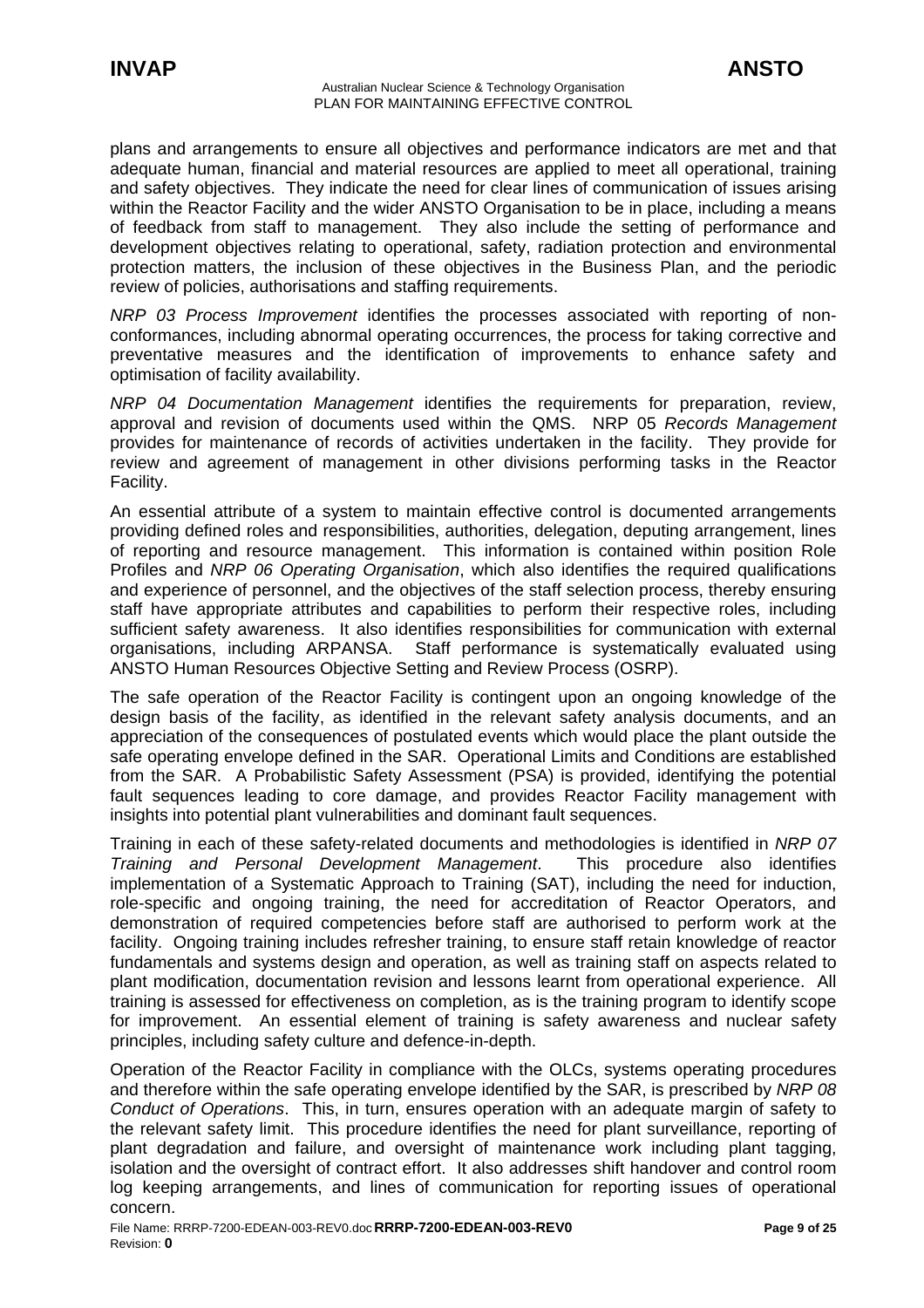*NRP 09 Safety Management* and *NRP 010 Radiological Safety* collectively identify the means by which the requirements of the ANSTO Safety Management System are implemented within the Reactor Facility.

The need for revision of the licensing and design basis documentation, including the SAR, PSA, OLCs and systems manuals and procedures, arising from plant modifications or for other reasons is identified in *NRP 11 Configuration Management*. This ensures that all safety and operating documentation available to staff is maintained current and consistent with the installed plant.

*NRP 12 Maintenance Management* identifies the arrangements for preventive and corrective maintenance, including prioritisation of maintenance work commensurate with the safety significance of the system, structure or component, and isolation and tagging of plant. It also identifies the need for functional testing prior to returning the maintained item into service, and the oversight of contract effort as well as support services (maintenance, test and inspection) from other ANSTO divisions. It includes the need for systems to:

- ensure instrumentation calibration remains current:
- ensure that there is an adequate inventory of spare parts; and
- record maintenance and plant history.

Compliance with the OLCs is identified in *NRP 13 Utilisation Management*, which also identifies the need for controls over irradiation of materials by means of the Target and Canning Specifications to ensure there is adequate heat transfer, no excessive build up of pressure or activity, and adequate encapsulation in targets irradiated in the irradiation facilities. Control over the facility users is achieved by training and authorisation.

*NRP 14 Core Management* identifies the requirements for reactor physics calculation and assessment of approved cores of particular fuel and control rod type and routine, as well as assessment of the performance of any proposed core changes, such as new fuel types or control absorbers. It also includes the assessment of and reporting on core loadings for compliance with the OLCs.

*NRP 15 Nuclear Materials Management* identifies the processes associated with the handling, storage, transport and accounting of nuclear materials in the reactor facility. This includes meeting ANSTO's safeguards requirements under the *Nuclear Non-Proliferation (Safeguards) Act 1987* and relevant international treaties, which are managed by Government and Public Affairs division.

*NRP 16 Radioactive Source Control* identifies the arrangements implemented to ensure the integrity of the source containment is monitored, the movement of the sources is controlled and the requirements of relevant ARPANSA licences are complied with.

*NRP 17 Waste Management* outlines an overview of the process involved with handling both radioactive and non-radioactive wastes to ensure that all wastes are correctly identified, quantified and stored or disposed of safely and responsibly.

*NRP 18 Event Response* provides an overview of the organisational and local arrangements in response to events at the Reactor Facility, including reference to guidance for response to specific scenarios. It includes activation of site arrangements and communication.

*NRP 19 Security Management* identifies the physical protection arrangements for the Reactor Facility and the interface with site security arrangements. The arrangements include access restrictions and reference to the ANSTO Security Plan.

*NRP 20 Organisational Arrangements During Commissioning* identifies the organisational groups involved in commissioning, testing and operational activities, and the associated interfaces, and roles and responsibilities, and lines of reporting and communication, throughout the various stages of the commissioning process.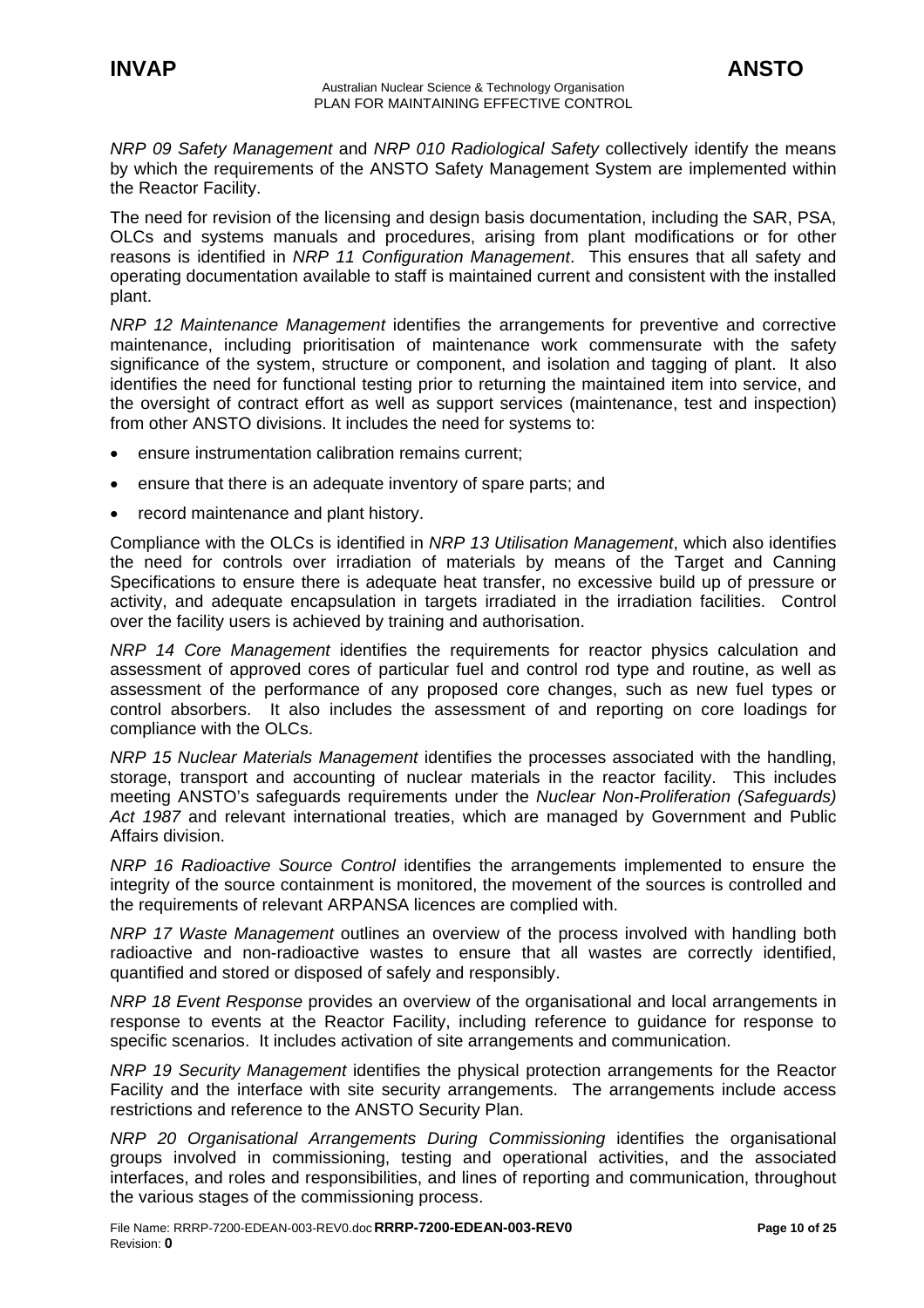The objective of the QMS described in these plans and arrangements is the implementation of a systematic and integrated approach to ensure effective control of all activities undertaken by personnel at the Reactor Facility. The QMS provides the framework necessary:

- to implement organisational arrangements focusing on safety and quality objectives;
- to ensure staff have the necessary skills, knowledge and attributes to safely operate the facility, with a strong appreciation of the facility design basis;
- to foster recognition by the staff of the need for their actions to support performance of safety functions; and
- to promote a responsible approach to operation, maintenance of defence-in-depth and a strong safety culture.

Implementation of the system and vigilance on the part of all staff contribute to safe and effective operation, and maximise plant availability in support of the ANSTO mission and organisational objectives.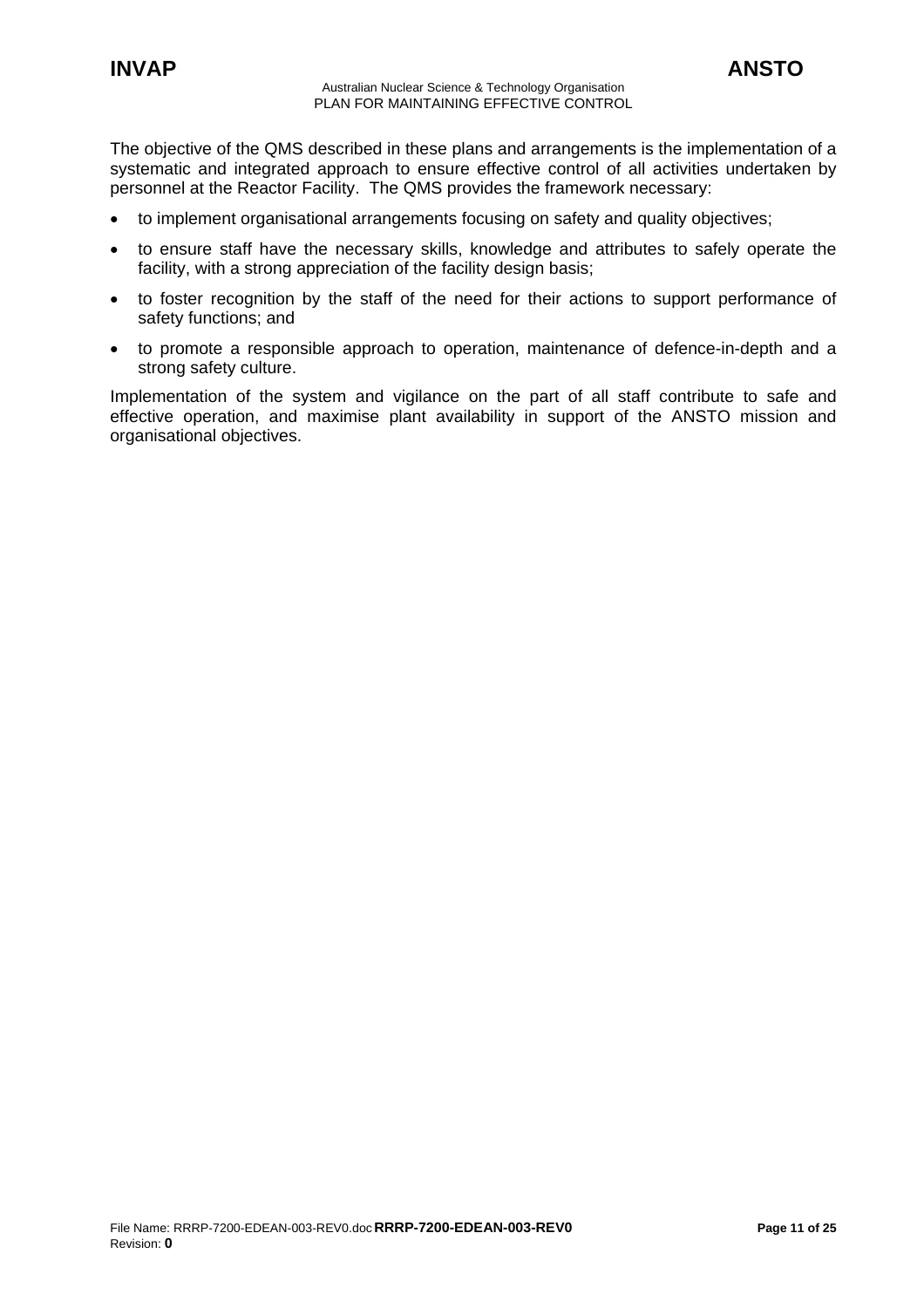

# **Figure 1 Reactor Facility Management System**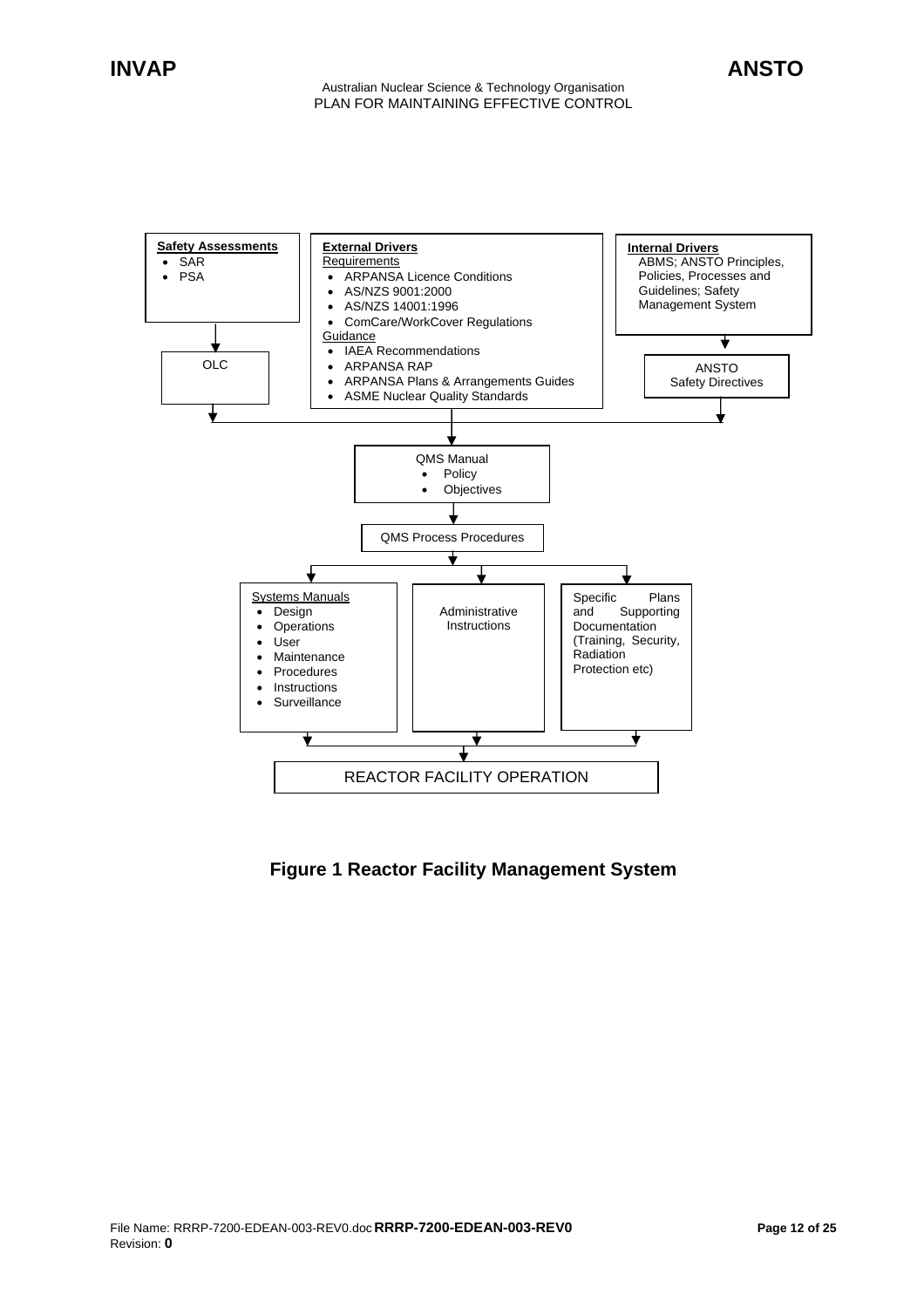# <span id="page-12-0"></span>**6 APPENDIX 1: LISTING OF REACTOR FACILITY QMS PROCEDURES**

|                | <b>Procedure</b>                                          | <b>Scope</b>                                                                                                                                                                                                                                                                                                                                                                                                                                                    |
|----------------|-----------------------------------------------------------|-----------------------------------------------------------------------------------------------------------------------------------------------------------------------------------------------------------------------------------------------------------------------------------------------------------------------------------------------------------------------------------------------------------------------------------------------------------------|
| <b>NRP 01.</b> | <b>Business Planning</b>                                  | dovetail with ANSTO policies<br>$\bullet$<br>objective & KPI setting<br>$\bullet$<br>budgeting, project funding<br>$\bullet$<br>strategic & operational plans<br>٠<br>financial management<br>$\bullet$                                                                                                                                                                                                                                                         |
| <b>NRP 02.</b> | <b>Management Review</b>                                  | management system review - effectiveness<br>$\bullet$<br>facility operational business review<br>٠                                                                                                                                                                                                                                                                                                                                                              |
| <b>NRP 03.</b> | Process Improvements                                      | continual improvement<br>٠<br>client feedback<br>$\bullet$<br>internal audit<br>٠<br>AOR, OOR, FAA<br>٠<br>non conformances<br>o operational occurrences,<br>o abnormal occurrences,<br>o non-conforming product<br>o corrective actions<br>o preventive actions<br>monitoring effectiveness<br>٠                                                                                                                                                               |
| <b>NRP 04.</b> | Documentation<br>Management                               | preparation, review, approval<br>$\bullet$<br>revision<br>$\bullet$<br>controlled copies<br>٠<br>electronic access<br>$\bullet$<br>records management - retention, include archiving<br>٠                                                                                                                                                                                                                                                                       |
| <b>NRP 05.</b> | Records Management                                        | record retention and archiving<br>$\bullet$                                                                                                                                                                                                                                                                                                                                                                                                                     |
| <b>NRP 06.</b> | <b>Operating Organisation</b>                             | consistent with SAR Chapter 13<br>٠<br>roles and responsibilities<br>٠<br>qualification<br>$\bullet$<br>fitness for duty<br>$\bullet$<br>delegations<br>٠                                                                                                                                                                                                                                                                                                       |
| NRP 07.        | <b>Training and Personal</b><br>Development<br>Management | consistent with SAR Chapter 13<br>$\bullet$<br>training program<br>$\bullet$<br>accreditation levels<br>refresher training and reaccreditation<br>accreditation panel<br>panel review<br>٠                                                                                                                                                                                                                                                                      |
| <b>NRP 08.</b> | <b>Conduct of Operations</b>                              | staffing<br>$\bullet$<br>authorisation<br>$\bullet$<br>fitness for duty<br>٠<br>periodical updating and review<br>٠<br>self assessment<br>٠<br>safety culture<br>$\bullet$<br>operability<br>$\bullet$<br>licence<br>$\bullet$<br>OLC compliance<br>$\bullet$<br>foreign material exclusion<br>٠<br>procedural use and adherence<br>٠<br><b>Reactor Assessment Committee</b><br>$\bullet$<br>Surveillance, testing<br>٠<br>periodical regulatory reporting<br>٠ |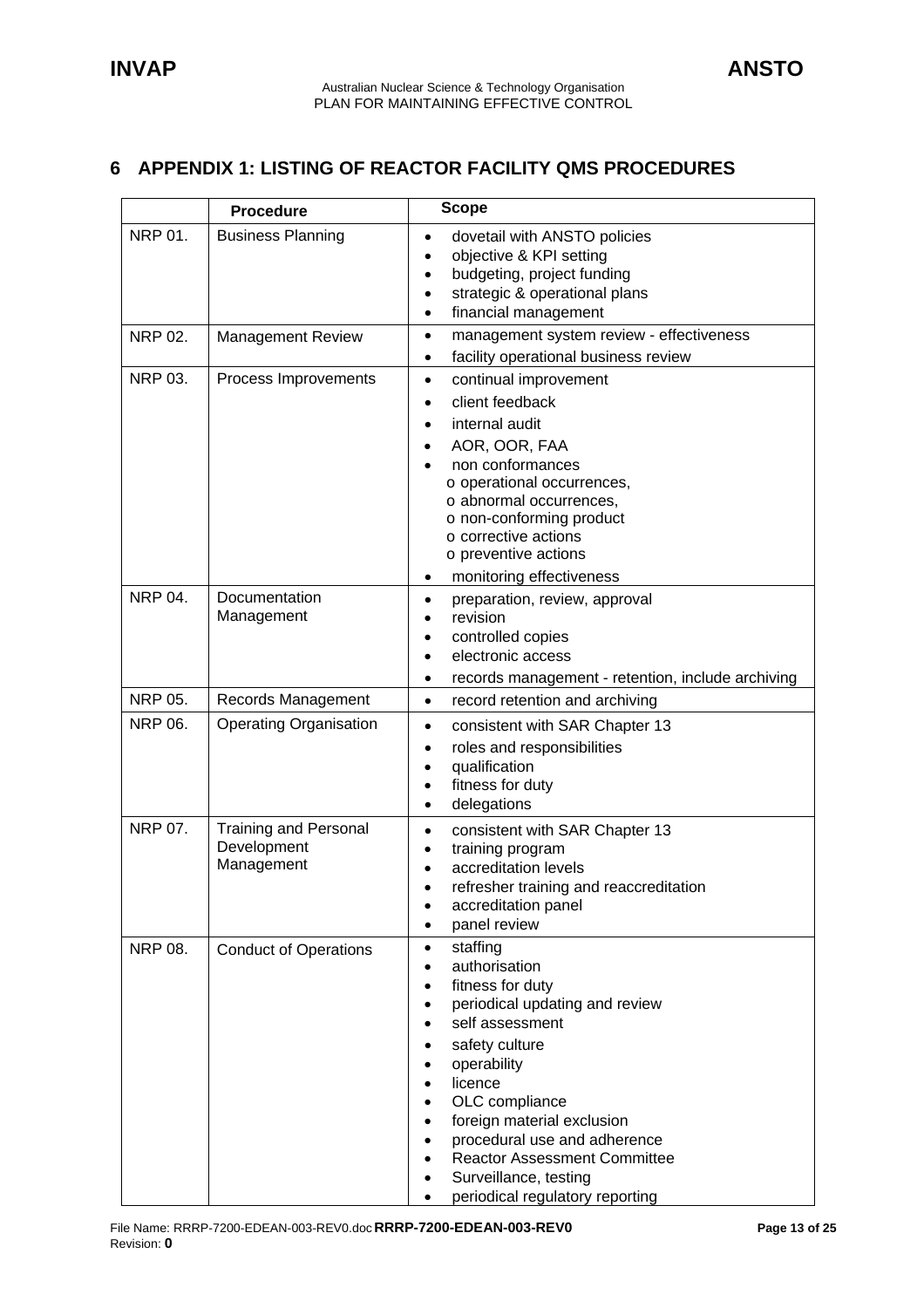|                | <b>Procedure</b>                      | <b>Scope</b>                                                                                                                                                                                                                                                                                                                                                                                           |
|----------------|---------------------------------------|--------------------------------------------------------------------------------------------------------------------------------------------------------------------------------------------------------------------------------------------------------------------------------------------------------------------------------------------------------------------------------------------------------|
|                |                                       | human factors<br>$\bullet$<br>approval of experiments<br>plant safety review & upgrading                                                                                                                                                                                                                                                                                                               |
| <b>NRP 09.</b> | Safety Management                     | <b>ANSTO policy</b><br>$\bullet$<br>OH&S<br>o WorkCover requirements<br>o Safety Directives<br>Fire safety<br>o smoke detection,<br>o fire suppression,<br>o combustible material control,<br>o egress,<br>o fire response                                                                                                                                                                             |
| <b>NRP 10.</b> | <b>Radiological Safety</b>            | for radiation workers and others<br>$\bullet$<br>local HP arrangements<br>local area classification<br>$\bullet$<br>area radiation monitoring<br>$\bullet$<br>ALARA compliance<br>$\bullet$<br>dose reduction<br>$\bullet$                                                                                                                                                                             |
| <b>NRP 11.</b> | Configuration<br>Management           | licensing basis<br>$\bullet$<br>safety reviews and evaluations<br>$\bullet$<br>design control<br>$\bullet$<br>modifications<br>$\bullet$<br>project management<br>$\bullet$<br>human factors<br>$\bullet$<br>staged submission<br>$\bullet$<br>review approval<br>$\bullet$<br>regulatory interface<br>$\bullet$<br>document revision<br>$\bullet$<br>process verification and validation<br>$\bullet$ |
| <b>NRP 12.</b> | Maintenance<br>Management             | work control<br>$\bullet$<br>post maintenance testing<br><b>CMMS</b><br>routine surveillance<br>testing & inspection<br>preventive & corrective maintenance<br>Extended shutdown<br>safe working permits<br>$\bullet$<br>spares inventory<br>danger tags<br>$\bullet$<br>isolations<br>$\bullet$                                                                                                       |
| <b>NRP 13.</b> | <b>Utilisation Management</b>         | facility & systems operations manuals<br>$\bullet$<br>logs<br>$\bullet$<br>irradiation approval<br>$\bullet$<br>programming<br>$\bullet$<br>monitoring and measurement of products and<br>$\bullet$<br>process<br>production scheduling<br>$\bullet$                                                                                                                                                   |
| <b>NRP 14.</b> | Core Management                       | reactor analysis<br>٠<br>criticality<br>$\bullet$                                                                                                                                                                                                                                                                                                                                                      |
| <b>NRP 15.</b> | <b>Nuclear Material</b><br>Management | including fuel, control rods, heavy water<br>$\bullet$<br>receipt<br>$\bullet$<br>handling<br>$\bullet$                                                                                                                                                                                                                                                                                                |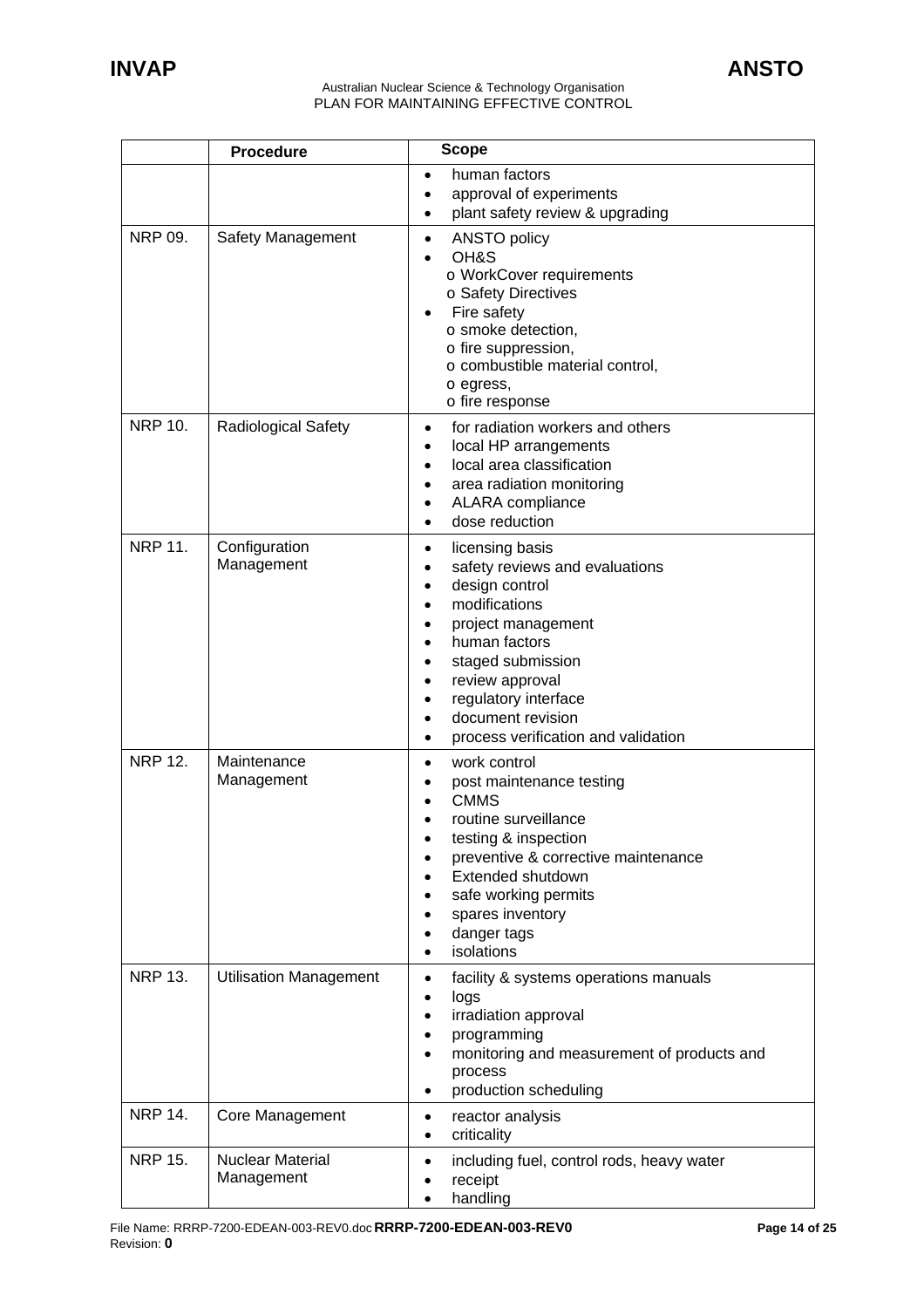|                | <b>Procedure</b>                                              | <b>Scope</b>                                                                                                                                                             |
|----------------|---------------------------------------------------------------|--------------------------------------------------------------------------------------------------------------------------------------------------------------------------|
|                |                                                               | inspection<br>$\bullet$<br>storage & transport<br>accounting & safeguards reporting<br>disposal<br>٠                                                                     |
| <b>NRP 16.</b> | Radioactive Source<br>Control                                 | <b>ANSTO policy</b><br>$\bullet$<br>licence<br>use and inspection<br>source register<br>storage<br>disposal<br>$\bullet$                                                 |
| <b>NRP 17.</b> | Waste Management                                              | radioactive and other<br>$\bullet$<br>solid, liquid, gas<br>$\bullet$<br>limits<br>$\bullet$<br>sampling<br>storage<br>disposal<br>environmental protection<br>$\bullet$ |
| <b>NRP 18.</b> | <b>Event Response</b>                                         | <b>ANSTO Response Plan</b><br>$\bullet$<br><b>RRR</b> local control<br>operator response to anticipated operational<br>$\bullet$<br>occurrences, DBA, BDBA.              |
| <b>NRP 19.</b> | <b>Security Management</b>                                    | facility security policy<br>$\bullet$<br>physical protection<br>access systems<br>control of visitors                                                                    |
| <b>NRP 20.</b> | Organisational<br><b>Arrangements During</b><br>Commissioning | organisational groups<br>$\bullet$<br>interfaces<br>roles and responsibilities<br>$\bullet$<br>lines of reporting and communication<br>$\bullet$                         |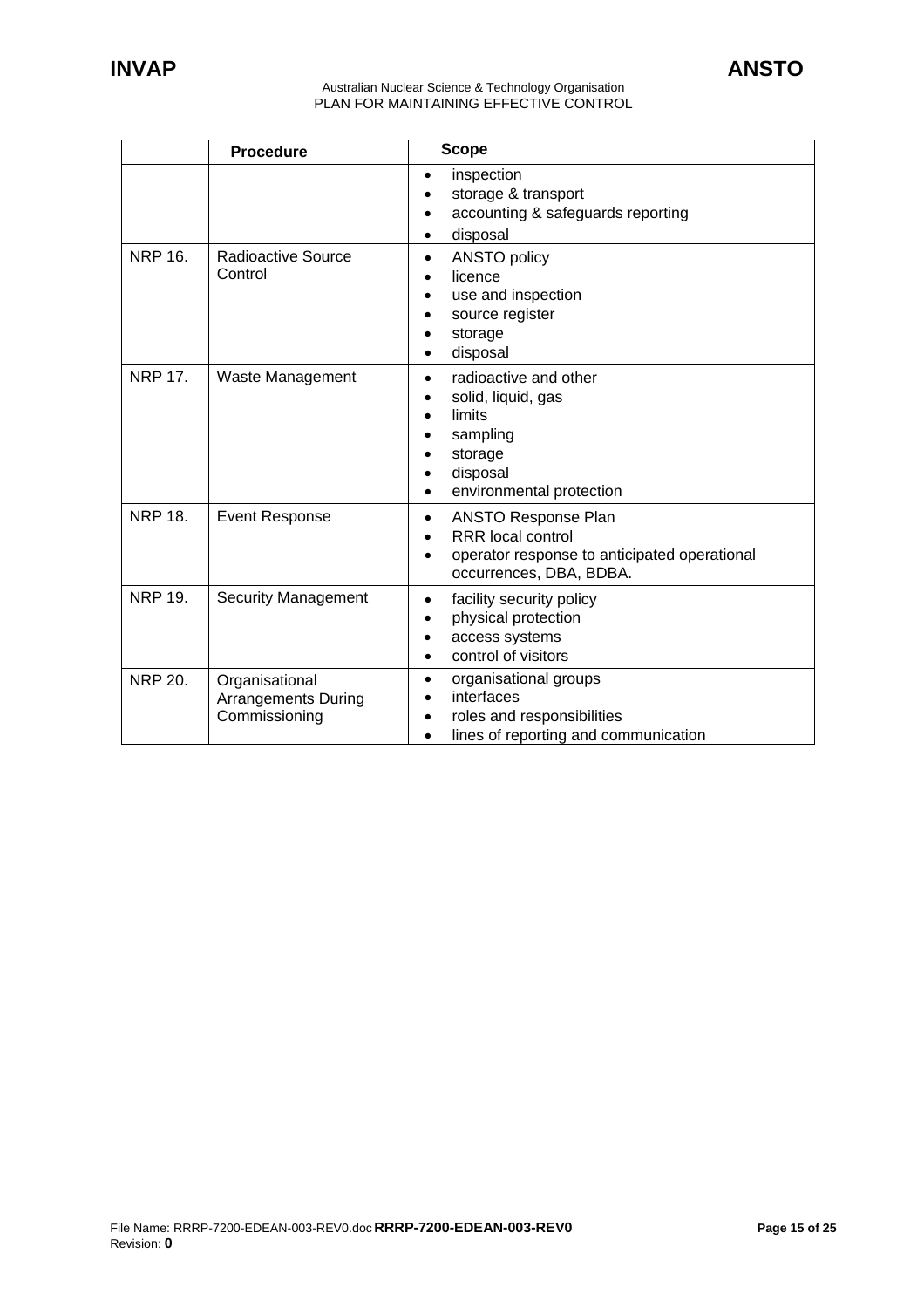# **7 APPENDIX 2: PLANS AND ARRANGEMENT EXPECTATIONS CROSS REFERENCE**

<span id="page-15-0"></span>

|                                                                                                                                                                                                                                                                                                                                                                                                                                                                                        | <b>Found in Existing</b><br><b>Documentation</b>      |
|----------------------------------------------------------------------------------------------------------------------------------------------------------------------------------------------------------------------------------------------------------------------------------------------------------------------------------------------------------------------------------------------------------------------------------------------------------------------------------------|-------------------------------------------------------|
| <b>ACCOUNTABILITY OF APPLICANT</b>                                                                                                                                                                                                                                                                                                                                                                                                                                                     |                                                       |
| The Licence Holder or Applicant is responsible for maintaining control over all aspects of conducts and dealings for<br>which licences are held or sought, and for ensuring compliance with all applicable requirements of the ARPANS Act<br>and Regulations. The Licence Holder or Applicant may authorise people to carry out certain actions and tasks<br>associated with their responsibilities under the Act, but the Licence Holder or Applicant remains ultimately accountable. |                                                       |
| 1.1<br>Management control over conducts and dealings, that is, ability to ensure safety by directing tasks.                                                                                                                                                                                                                                                                                                                                                                            | QMS, NRP 06                                           |
| 1.2<br>Authority to ensure that the resources and arrangements are sufficient to ensure safety of the conducts and<br>dealings, and that they meet the requirements of the licence.                                                                                                                                                                                                                                                                                                    | NRP 01, NRP 06                                        |
| Authority over users to ensure that only persons authorised under a facility or source licence are permitted to<br>1.3<br>use the controlled facility, controlled apparatus or controlled material.                                                                                                                                                                                                                                                                                    | <b>NRP 13</b>                                         |
| 1.4<br>Sufficient safety awareness by management of conducts and dealings.                                                                                                                                                                                                                                                                                                                                                                                                             | NRP 07, NRP 09                                        |
| <b>ORGANISATIONAL ARRANGEMENTS</b><br>The Licence Holder or Applicant is responsible for ensuring arrangements exist to effectively control technical,<br>administrative and human factors associated with conducts and dealings. The arrangements should provide a clear<br>description of the lines of communication, responsibilities and authorities, functions, duties and competencies required<br>for all such activities.                                                      |                                                       |
| An organisational structure, showing clear lines of authority and responsibility for all activities, particularly those<br>1.5<br>relating to safety, training, radiation protection, operations, maintenance, modifications, quality management,<br>radioactive waste management, security, emergency planning and emergency preparedness.                                                                                                                                            | SAR Ch. 13<br><b>NRP 06</b>                           |
| 1.6<br>A communication network from management to staff, and the feedback system to management, showing how it<br>will result in an open exchange of information at and between all levels of the organisation.                                                                                                                                                                                                                                                                        | NRP 02, NRP 06,<br><b>NRP 08</b>                      |
| Defined responsibilities and lines of communication with other parts of the organisation and with external<br>1.7<br>organisations, under all operating conditions.                                                                                                                                                                                                                                                                                                                    | <b>NRP 04</b>                                         |
| 1.8<br>Appropriate delegations in relation to operational and financial matters.                                                                                                                                                                                                                                                                                                                                                                                                       | NRP 01, NRP 06                                        |
| 1.9<br>Deputising arrangements for key safety personnel in their absence.                                                                                                                                                                                                                                                                                                                                                                                                              | <b>NRP 06</b>                                         |
| Defined responsibilities and lines of communication relating to the control and supervision of contractors.<br>1.10                                                                                                                                                                                                                                                                                                                                                                    | NRP 08, NRP 12, SD 1.5                                |
| A description of the precise roles of individual positions, particularly those relating to radiation protection and<br>1.11<br>nuclear safety, as defined in job descriptions, profiles or similar documents.                                                                                                                                                                                                                                                                          | <b>ABMS, Position Role Profiles</b><br>NRP 06, NRP 10 |
| 1.12 A statement of responsibilities for key safety positions and the required training, accreditation and authorisation                                                                                                                                                                                                                                                                                                                                                               | NRP 06, NRP 07                                        |
| RRRP-7200-EDEAN-003-REV0<br>File Name: RRRP-7200-EDEAN-003-REV0.doc                                                                                                                                                                                                                                                                                                                                                                                                                    | Page 16 of 25                                         |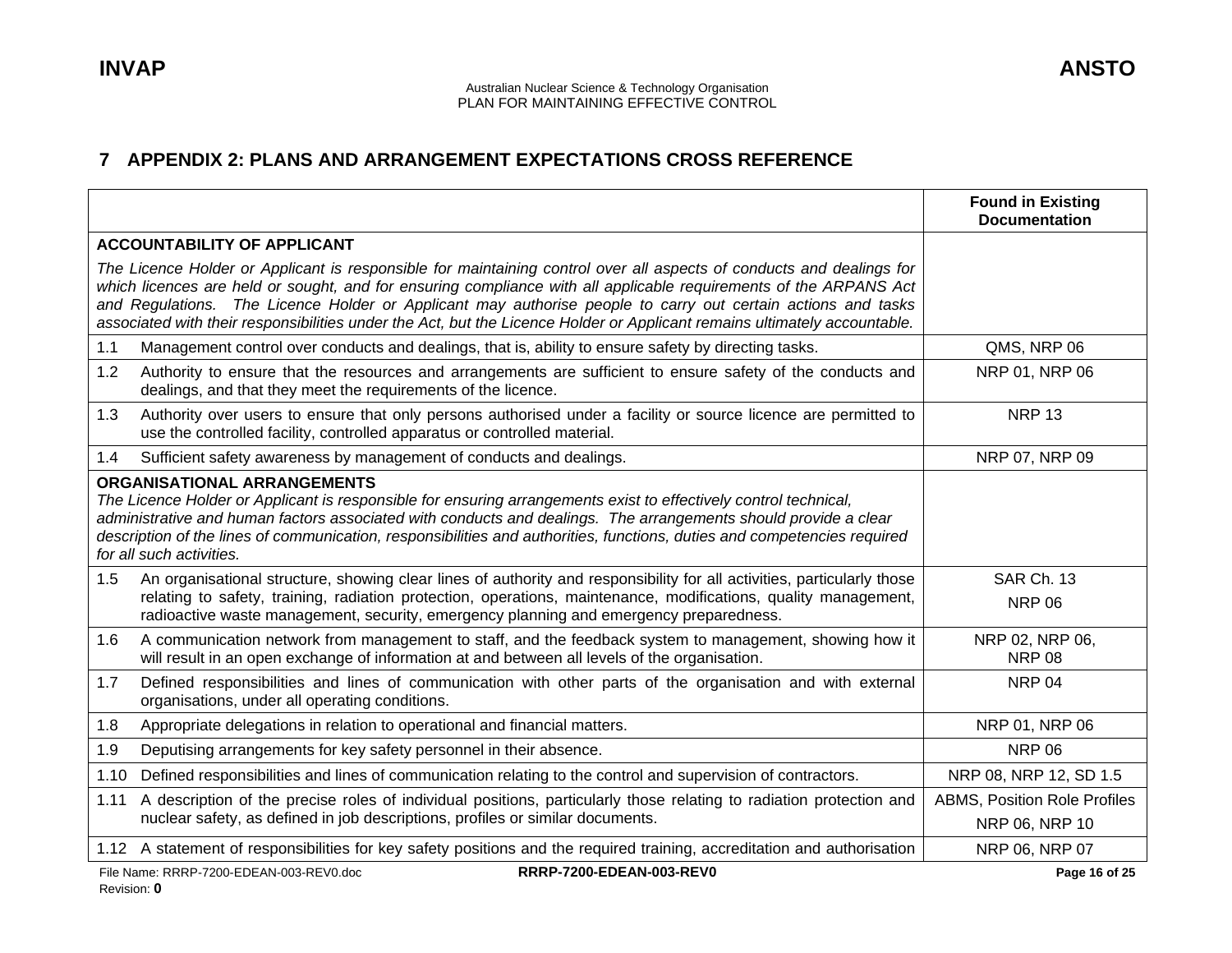|                                                                                                                                                                                                                                                                                                                                        | <b>Found in Existing</b><br><b>Documentation</b> |
|----------------------------------------------------------------------------------------------------------------------------------------------------------------------------------------------------------------------------------------------------------------------------------------------------------------------------------------|--------------------------------------------------|
| for individuals to adequately fulfil these positions.                                                                                                                                                                                                                                                                                  |                                                  |
| 1.13 Systematic evaluation of staff performance benchmarked against achievable goals.                                                                                                                                                                                                                                                  | ABMS, OSRP                                       |
| 1.14 Periodic review of the adequacy of the organisational structure, including staffing and resources related to<br>conducts and dealings.                                                                                                                                                                                            | <b>NRP 02</b>                                    |
| 1.15 Established liaison channels with ARPANSA and other statutory authorities for the purposes of considering,<br>understanding and achieving compliance with the requirements of relevant legislation, licence conditions, and<br>any obligations of Australia under international treaties.                                         | NRP 06, ABMS                                     |
| <b>MANAGEMENT SYSTEMS</b><br>The Licence Holder or Applicant is responsible for ensuring that management systems, consistent with current AS/NZS<br>ISO standards and commensurate with the type of controlled facility, controlled apparatus or controlled material, are<br>developed, implemented and maintained.                    |                                                  |
| 1.16 Defined and documented policies relating to all conducts and dealings.                                                                                                                                                                                                                                                            | APOL, ABMS, QMS                                  |
| Documented objectives pertaining to key elements such as radiation protection, safety performance and<br>1.17<br>protection of the environment.                                                                                                                                                                                        | <b>NRP 01 APOL 2.2</b>                           |
| 1.18 Procedures to ensure that policies are understood, implemented and reviewed at all levels of the organisation.                                                                                                                                                                                                                    | NRP 02, NRP07                                    |
| 1.19 A procedure for records management and document control.                                                                                                                                                                                                                                                                          | NRP 04, NRP 05                                   |
| Documentary evidence to demonstrate the effectiveness of the management systems and arrangements for<br>1.20<br>identification of non-conformity and the completion of corrective actions in a timely manner.                                                                                                                          | NRP 02, NRP 03<br><b>HIFAR QMS</b>               |
| 1.21 A procedure for reviewing authorisation of personnel to undertake conducts and dealings.                                                                                                                                                                                                                                          | NRP 02, NRP 03                                   |
| 1.22 Certification of management system from Standards Australia, NATA, or equivalent.                                                                                                                                                                                                                                                 | N/A                                              |
| <b>RESOURCES</b><br>The Licence Holder or Applicant is responsible for ensuring that adequate and appropriate human, financial and<br>material resources are provided to effectively implement the plans and arrangements for radiation protection and<br>nuclear safety and to maintain effective control over conducts and dealings. |                                                  |
| 1.23 Means for identifying safety resource requirements.                                                                                                                                                                                                                                                                               | <b>NRP 01</b>                                    |
| A process for the allocation of safety-related resources, including planning and evaluation.<br>1.24                                                                                                                                                                                                                                   | <b>NRP 01</b>                                    |
| 1.25 A sufficient number of competent and authorised safety and operational personnel to perform allocated tasks<br>without undue haste or pressure.                                                                                                                                                                                   | NRP 01, NRP 06, NRP 08                           |
| 1.26 Sufficient funding to ensure staff have available to them the necessary training, equipment, facilities and<br>technical infrastructure.                                                                                                                                                                                          | <b>NRP 01</b>                                    |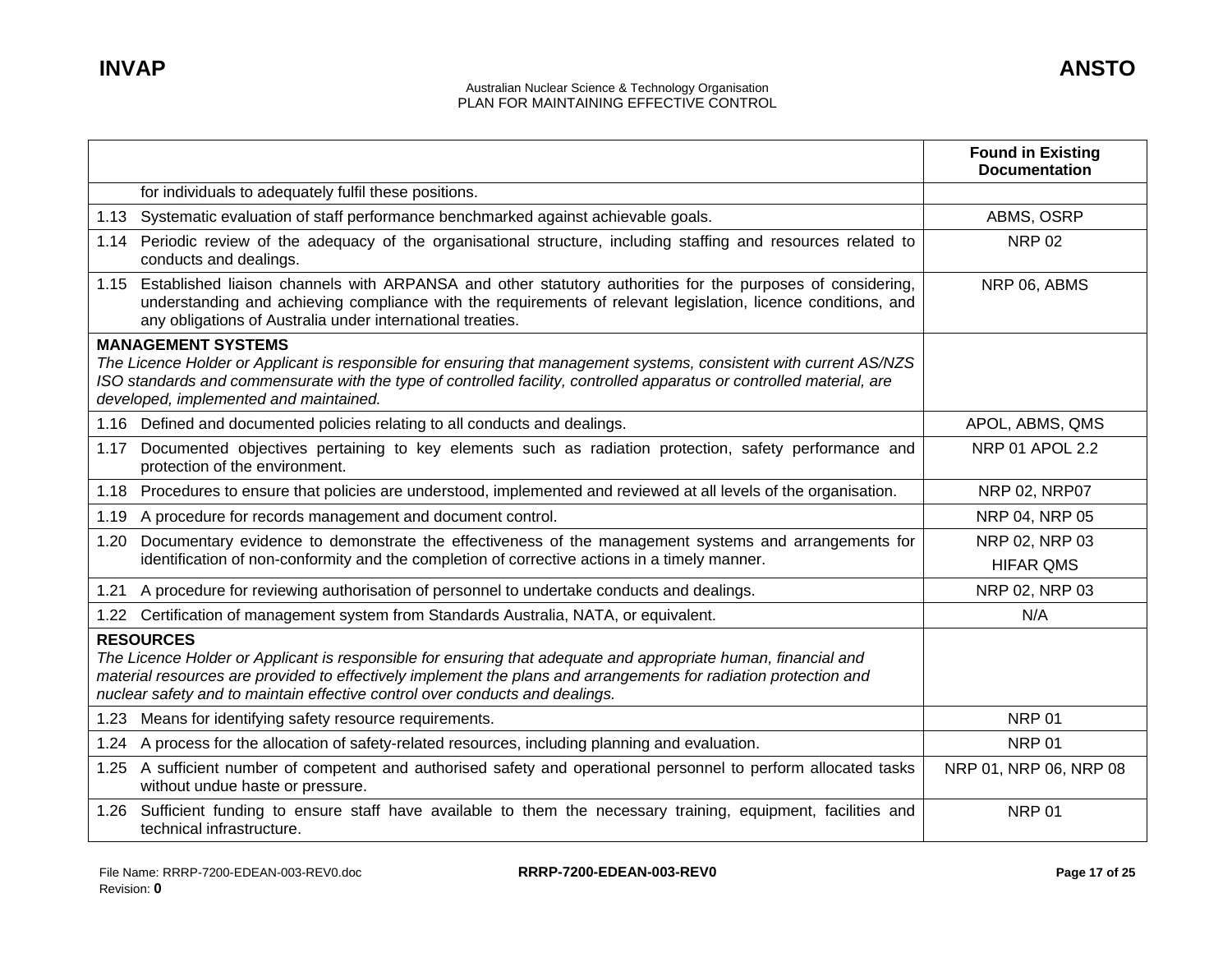|                            |                                                                                                                 |                                                  | <b>Found in Existing</b><br><b>Documentation</b> |
|----------------------------|-----------------------------------------------------------------------------------------------------------------|--------------------------------------------------|--------------------------------------------------|
| 1.27<br>dealings.          | Clear requirements and delegations for the purchase of items and services related to the safety of conducts and |                                                  | <b>NRP 06</b>                                    |
| NOTE:<br>procedure of QMS. | ABMS - ANSTO Business Management System                                                                         | QMS - Reactor Facility Quality Management System | NRP <mark>XX</mark> – A                          |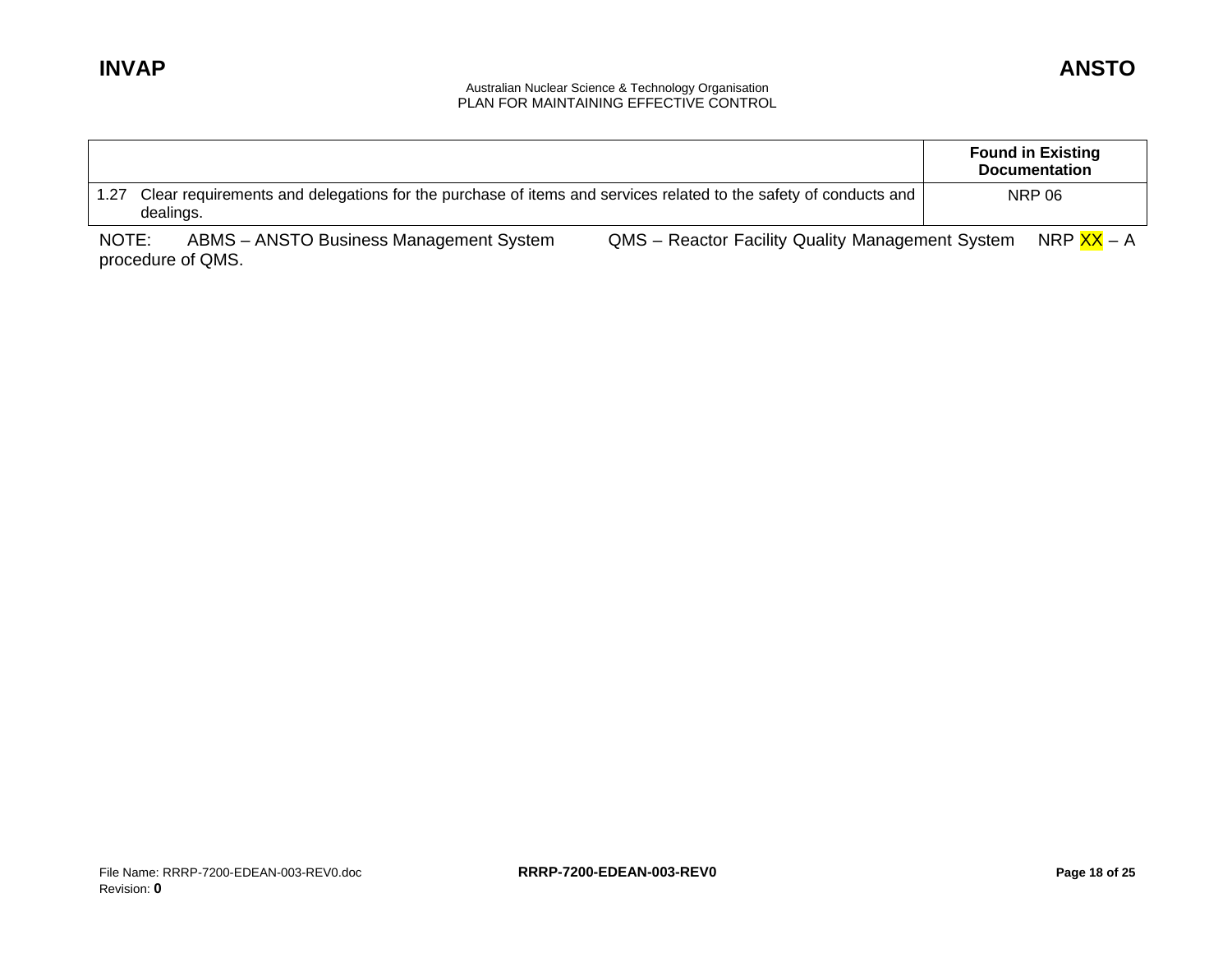### **8 APPENDIX 3: REQUIREMENT S CROSS REFERENCE**

<span id="page-18-0"></span>

| <b>Standard Facility Licence</b><br><b>Conditions</b>  | <b>AS/NZS 9001 Requirements</b>                                                                                                                                                                          | <b>ISO 14001 Requirements</b>                                                                                        | <b>ANSTO ABMS/Reactor Facility</b><br><b>QMS</b>                    |
|--------------------------------------------------------|----------------------------------------------------------------------------------------------------------------------------------------------------------------------------------------------------------|----------------------------------------------------------------------------------------------------------------------|---------------------------------------------------------------------|
| 1. Purpose of the Licensed<br>Conduct                  | 5.3 Quality Policy<br>5.4.1 Quality Objectives<br>5.4.2 Quality management system<br>planning                                                                                                            | 4.2 EM Policy<br>4.3.1 EM aspects<br>4.3.2 Legal and other req.<br>4.3.3 Objectives and Targets<br>4.3.4 EM programs | QMS Policy, Business Planning<br>(NRP 01)                           |
| 2. Purpose of the Licensed<br>Dealings                 | 5.3 Quality Policy<br>5.4.1 Quality Objectives<br>5.4.2 Quality management system<br>planning                                                                                                            | 4.2 EM Policy<br>4.3.1 EM aspects<br>4.3.2 Legal and other req.<br>4.3.3 Objectives and Targets<br>4.3.4 EM programs | Business Planning (NRP 01)                                          |
| EFFECTIVE CONTROL<br><b>ARRANGEMENTS</b>               |                                                                                                                                                                                                          |                                                                                                                      |                                                                     |
| 3. Maintaining Effective Control                       |                                                                                                                                                                                                          |                                                                                                                      | QMS                                                                 |
| 4. Operating Organisation                              | 5.5.1 Responsibility and Authority<br>5.5.2 Management Representative<br>6.1 Provision of resources<br>6.2 Human Resources<br>6.3 Infrastructure<br>6.4 Work Environment<br>5.5.3 Internal communication | 4.4.1 Structure & Responsibility<br>4.4.3 Communication                                                              | Operating Organisation (NRP 06)                                     |
| 5. Personnel Training                                  | 6.2.2 Competence, awareness &<br>training                                                                                                                                                                | 4.4.2 Training, awareness &<br>competence                                                                            | <b>Training and Personal</b><br>Development Management (NRP<br>07)  |
| 6. Operator Accreditation                              | 6.2.2 Competence, awareness &<br>training                                                                                                                                                                | 4.4.2 Training, awareness &<br>competence                                                                            | <b>Training and Personal</b><br>Development Management (NRP<br>07)  |
| 7. Personnel Authorisation                             | 6.2.2 Competence, awareness &<br>training                                                                                                                                                                | 4.4.2 Training, awareness &<br>competence                                                                            | <b>Training and Personal</b><br>Development Management (NRP<br>(07) |
| 8. Personnel Fitness for Duty                          | 6.2.2 Competence, awareness &                                                                                                                                                                            | 4.4.2 Training, awareness &                                                                                          | Conduct of Operation (NRP 08)                                       |
| File Name: RRRP-7200-EDEAN-003-REV0.doc<br>Revision: 0 |                                                                                                                                                                                                          | RRRP-7200-EDEAN-003-REV0                                                                                             | Page 19 of 25                                                       |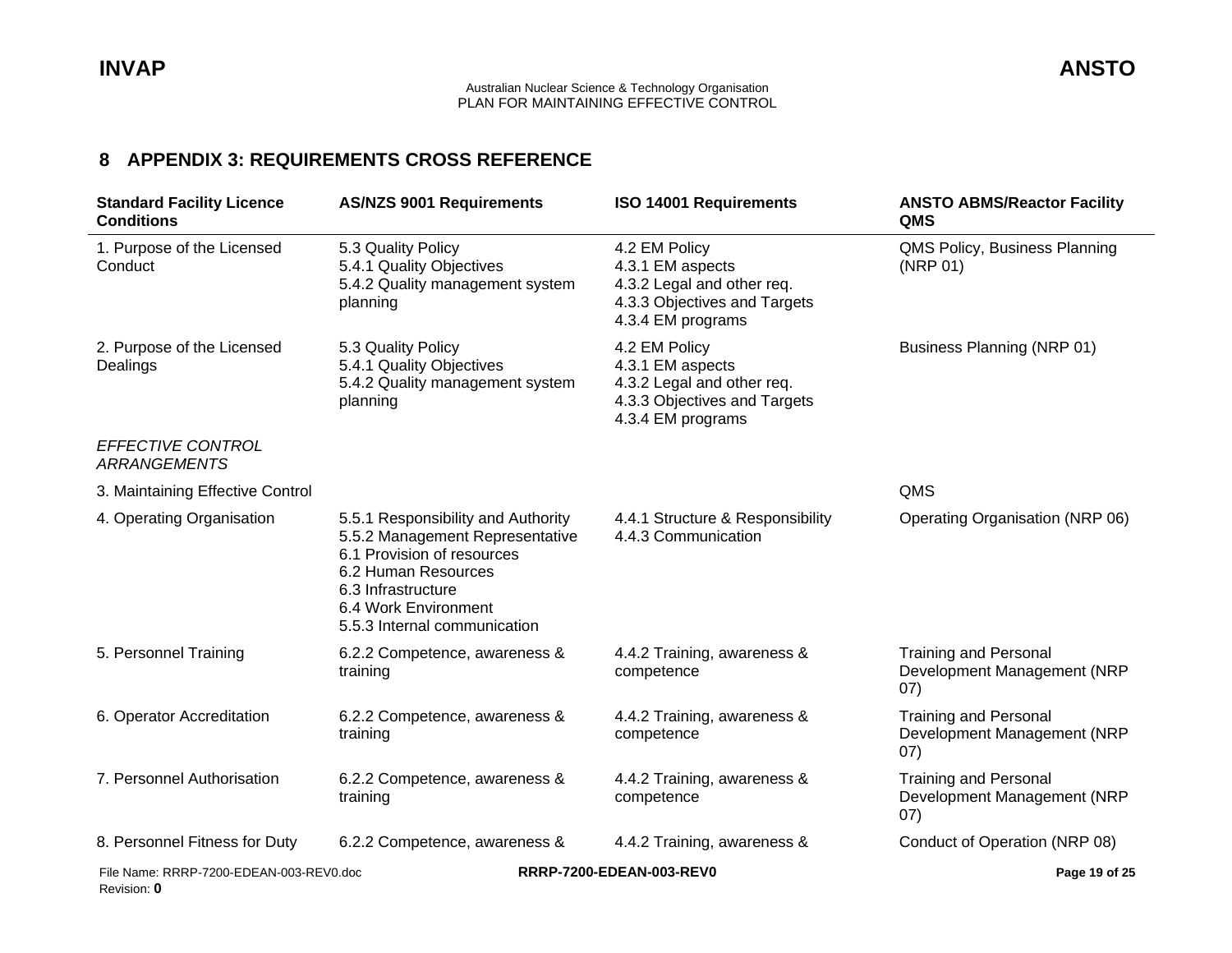| <b>Standard Facility Licence</b><br><b>Conditions</b>      | <b>AS/NZS 9001 Requirements</b>                                                                 | ISO 14001 Requirements                            | <b>ANSTO ABMS/Reactor Facility</b><br>QMS                                                                     |
|------------------------------------------------------------|-------------------------------------------------------------------------------------------------|---------------------------------------------------|---------------------------------------------------------------------------------------------------------------|
|                                                            | training                                                                                        | competence                                        |                                                                                                               |
| 9. Quality Assurance                                       | Facility QMS modelled and certified<br>to ISO 9001 (4., 4.1, 4.2, 4.2.1, 5.1,<br>5.2)           | Facility QMS addressing ISO 14001<br>requirements | <b>QMS Policy</b>                                                                                             |
| <b>SAFETY MANAGEMENT</b><br><b>ARRANGEMENTS</b>            |                                                                                                 |                                                   |                                                                                                               |
| 10. Organisational Plans and<br>Arrangements               | 5.4.1 Quality Objectives<br>5.4.2 Quality management system<br>planning<br>4.2.2 Quality Manual | 4.3.3 Objectives and Targets<br>4.3.4 EM programs | Safety Management (NRP 09),<br>Radiological Safety (NRP 10)                                                   |
| 11. Index of Documents                                     | 4.2.3 Control of Documents                                                                      | 4.4.4 EMS Documentation<br>4.4.5 Document control | Documentation Management (NRP<br>(04)                                                                         |
| 12. Safety Approval                                        |                                                                                                 |                                                   | <b>Configuration Management (NRP</b><br>11)                                                                   |
| 13. Ongoing Review And<br>Upgrading                        |                                                                                                 |                                                   | Management Review (NRP 02),<br>Process Improvement (NRP 03)                                                   |
| 14. Maintenance, Periodic<br><b>Testing And Inspection</b> | 7.6 Control of Monitoring &<br><b>Measurement Devices</b>                                       | 4.5.1 Monitoring & Measurement                    | Maintenance Management (NRP<br>12)                                                                            |
| 15. Inventory of Sources                                   | 7.5.3 Identification and Traceability                                                           |                                                   | Radioactive Source Control (NRP<br>16)                                                                        |
| <b>CHANGES TO CONTROLLED</b><br><b>ITEMS</b>               |                                                                                                 |                                                   |                                                                                                               |
| 16. Inform the CEO of Transfer<br>etc                      |                                                                                                 |                                                   | <b>Configuration Management (NRP</b><br>11), Radioactive Source Control<br>(NRP 16)                           |
| 17. Ultimate Disposal or<br><b>Transfer Arrangements</b>   |                                                                                                 |                                                   | Nuclear Material Management<br>(NRP 15), Radioactive Source<br>Control (NRP 16), Waste<br>Management (NRP 17) |
| ABNORMAL OCCURRENCES.<br><b>INCIDENTS AND ACCIDENTS</b>    |                                                                                                 |                                                   |                                                                                                               |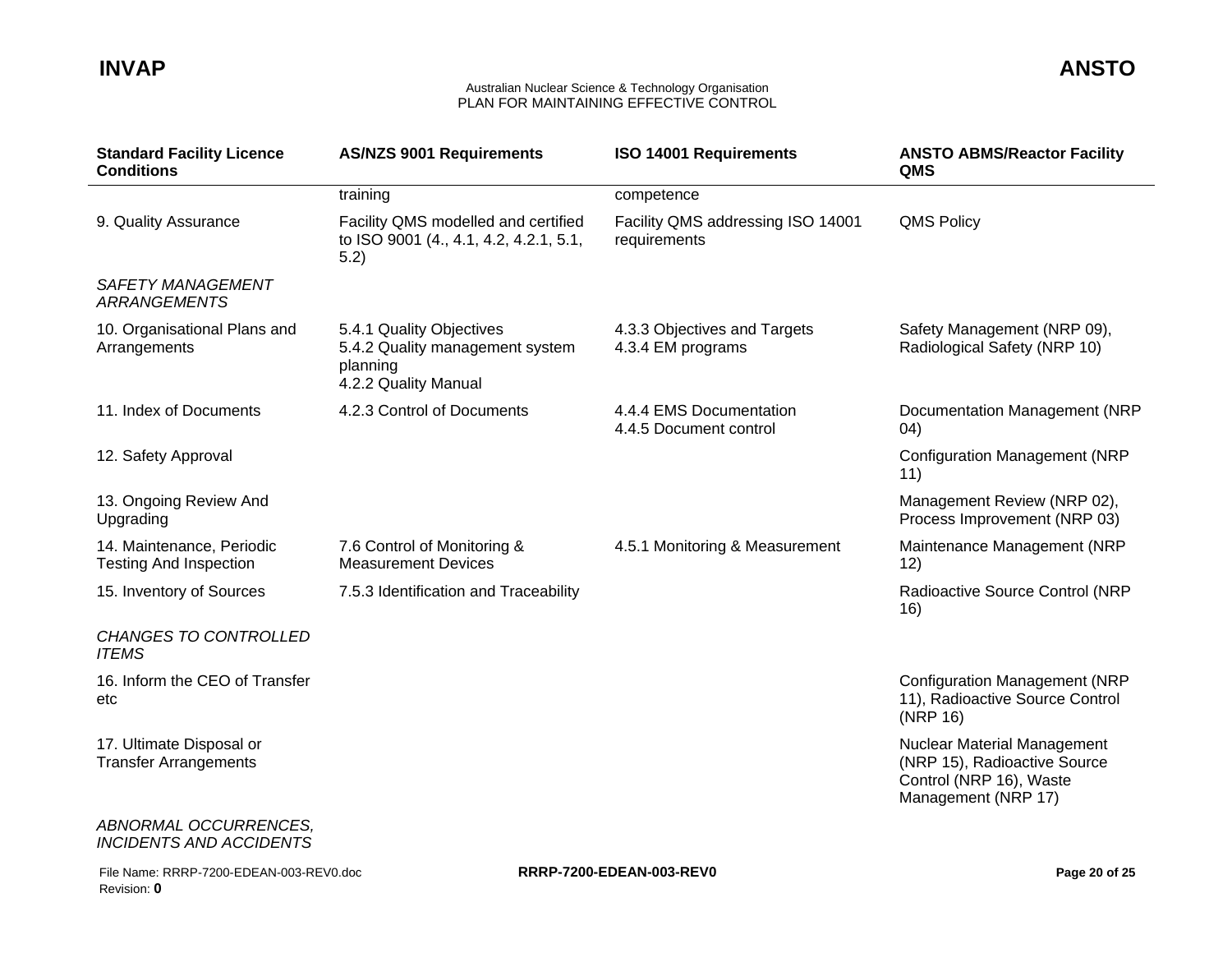| <b>Standard Facility Licence</b><br><b>Conditions</b>                | <b>AS/NZS 9001 Requirements</b>                               | <b>ISO 14001 Requirements</b>                               | <b>ANSTO ABMS/Reactor Facility</b><br>QMS   |
|----------------------------------------------------------------------|---------------------------------------------------------------|-------------------------------------------------------------|---------------------------------------------|
| 18. Abnormal Occurrences,<br><b>Incidents And Accidents</b>          | 8.5.2 Corrective Action<br>8.5.3 Preventative Action          | 4.5.2 Non-conformance & corrective &<br>preventative action | Process Improvement (NRP 03)                |
| 19. Reporting Of Abnormal<br>Occurrences, Incidents And<br>Accidents | 8.3 Control of nonconforming product                          | 4.5.2 Non-conformance & corrective &<br>preventative action | Records Management (NRP 05)                 |
| <b>RECORDS</b>                                                       |                                                               |                                                             |                                             |
| 20. Record Keeping<br>Arrangements                                   | 4.2.4 Control of Records                                      | 4.5.3 Records                                               | Records Management (NRP 05)                 |
| 21. Provision of Records to CEO                                      |                                                               |                                                             | Records Management (NRP 05)                 |
| <b>REPORTING</b>                                                     |                                                               |                                                             |                                             |
| 22. Periodic Reporting to CEO                                        |                                                               |                                                             | Records Management (NRP 05)                 |
| 23. Annual Reporting to the<br>CEO                                   |                                                               |                                                             | Records Management (NRP 05)                 |
| <b>MODIFICATIONS AND</b><br><b>RELEVANT CHANGES</b>                  | 7.3 DESIGN AND DEVELOPMENT<br>$(7.3.1 \longrightarrow 7.3.7)$ |                                                             |                                             |
| 24. Categorisation System                                            | 7.3.4 Design and Development<br>Review                        |                                                             | <b>Configuration Management (NRP</b><br>11) |
| 25. Adequate Review                                                  | 7.3.4 Design and Development<br>Review                        |                                                             | <b>Configuration Management (NRP</b><br>11) |
| 26. Safety Approval                                                  | 7.3.4 Design and Development<br>Review                        |                                                             | <b>Configuration Management (NRP</b><br>11) |
| 27. Reporting of Proposals to<br>the CEO                             |                                                               |                                                             | <b>Configuration Management (NRP</b><br>11) |
| 28. CEO's Approval of<br>Proposals for Relevant Change               |                                                               |                                                             | <b>Configuration Management (NRP</b><br>11) |
| 29. Reporting of Relevant<br>Changes                                 |                                                               |                                                             | Records Management (NRP 05)                 |
| <b>RADIATION PROTECTION</b><br><b>ARRANGEMENTS</b>                   |                                                               |                                                             |                                             |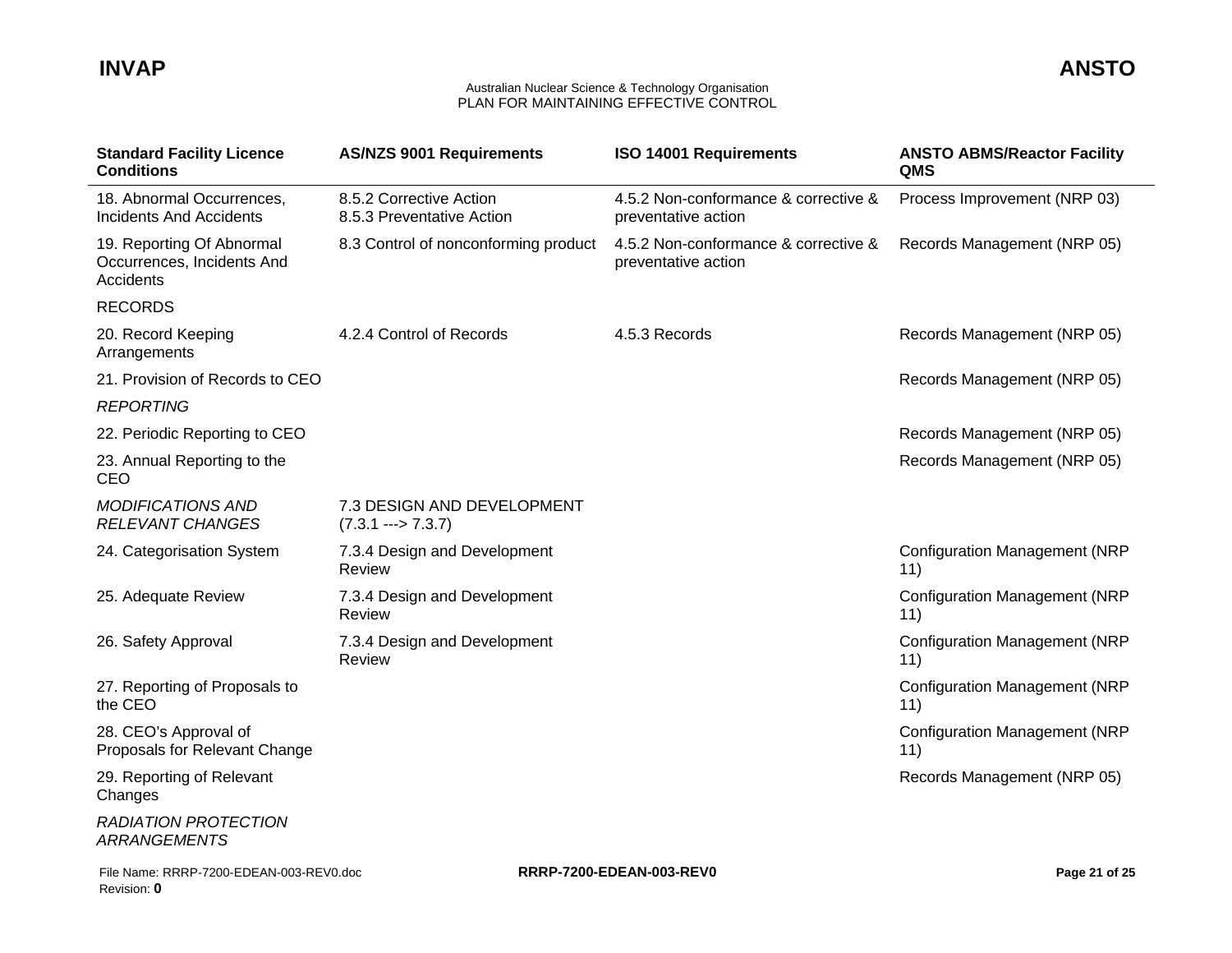| <b>Standard Facility Licence</b><br><b>Conditions</b>           | <b>AS/NZS 9001 Requirements</b>                                                     | <b>ISO 14001 Requirements</b> | <b>ANSTO ABMS/Reactor Facility</b><br>QMS   |
|-----------------------------------------------------------------|-------------------------------------------------------------------------------------|-------------------------------|---------------------------------------------|
| 30. Radiation Protection of<br><b>Employees and Others</b>      |                                                                                     |                               | Radiological Safety (NRP 10)                |
| 31. Radiation Protection<br><b>Standards</b>                    |                                                                                     |                               | Radiological Safety (NRP 10)                |
| 32. Dose Limits                                                 |                                                                                     |                               | Radiological Safety (NRP 10)                |
| 33. Dose Constraints                                            |                                                                                     |                               | Radiological Safety (NRP 10)                |
| 34. ALARA                                                       |                                                                                     |                               | Radiological Safety (NRP 10)                |
| <b>DESIGN AND SAFETY</b><br><b>ANALYSIS</b>                     |                                                                                     |                               |                                             |
| 35. Design Information                                          |                                                                                     |                               | <b>Configuration Management (NRP</b><br>11) |
| 36. Safety Analysis Report                                      |                                                                                     |                               | <b>Configuration Management (NRP</b><br>11) |
| 37. Revising and Updating the<br><b>SAR</b>                     |                                                                                     |                               | <b>Configuration Management (NRP</b><br>11) |
| <b>OPERATIONAL LIMITS AND</b><br><b>CONDITIONS</b>              |                                                                                     |                               |                                             |
| 38. Setting Operational Limits<br>and Conditions                |                                                                                     |                               | Conduct of Operation (NRP 08)               |
| 39. Compliance with the<br>Operational Limits and<br>Conditions | 8.2.3 Monitoring and Measurement of<br>processes                                    |                               | Conduct of Operation (NRP 08)               |
| 40. Amendment to the<br>Operational Limits and<br>Conditions    |                                                                                     |                               | <b>Configuration Management (NRP</b><br>11) |
| <b>OPERATING</b><br><b>ARRANGEMENTS</b>                         | 7. PRODUCT REALIZATION (7.1<br>Planning of product realization)                     |                               |                                             |
| 41. Operating Procedures for<br>the controlled facility         | 7.5.1 Control of production and<br>service provision<br>7.5.2 Validation of process | 4.4.6 Operational Control     | QMS, Systems Operating & User<br>Manuals    |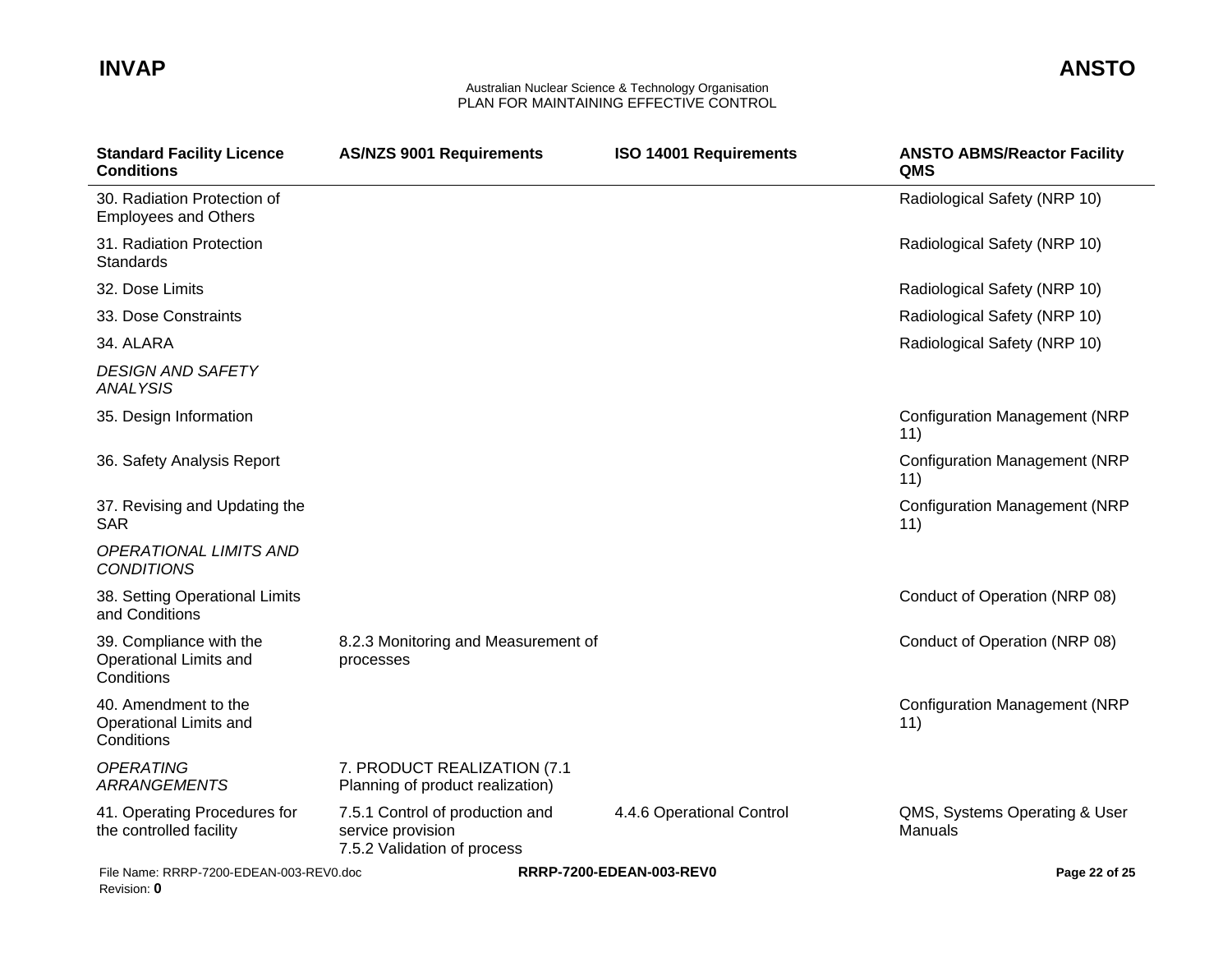| <b>Standard Facility Licence</b><br><b>Conditions</b>                                                            | <b>AS/NZS 9001 Requirements</b>                      | <b>ISO 14001 Requirements</b>  | <b>ANSTO ABMS/Reactor Facility</b><br>QMS                  |
|------------------------------------------------------------------------------------------------------------------|------------------------------------------------------|--------------------------------|------------------------------------------------------------|
| 42. Operating Procedures to<br>Comply with Operational Limits<br>and Conditions                                  | 7.5.1 Control of production and<br>service provision | 4.4.6 Operational Control      | Conduct of Operations (NRP 08)                             |
| 43. Revising and Updating the<br><b>Facility Operating Procedures</b>                                            | 4.2.3 Control of Documents                           | 4.4.6 Operational Control      | Process Improvements (NRP 03)                              |
| 44. Procedures etc for<br><b>Controlled Material And</b><br><b>Controlled Apparatus</b>                          | 7.5.3 Identification and Traceability                | 4.4.6 Operational Control      | Conduct of Operations (NRP 08)                             |
| 45. Revising and Updating the<br><b>Procedures for Controlled</b><br><b>Material and Controlled</b><br>Apparatus | 4.2.3 Control of Documents                           | 4.4.6 Operational Control      | Process Improvements (NRP 03)                              |
| <b>TRANSPORT</b><br><b>ARRANGEMENTS</b>                                                                          |                                                      |                                |                                                            |
| 46. Off-site Transport Of<br>controlled material                                                                 |                                                      |                                | SD 5.6<br>NWP 9.6.2, 9.8.2, 9.8.5, NFP 9.7<br>(WOTD)       |
| 47. On-site Transport of                                                                                         |                                                      |                                | SD 5.6                                                     |
| controlled material                                                                                              |                                                      |                                | NWP 9.8.2, 9.8.5, NFP 9.7 (WOTD)                           |
| <b>RADIOACTIVE WASTE</b><br><b>ARRANGEMENTS</b>                                                                  |                                                      |                                |                                                            |
| 48. Radioactive Waste<br><b>Management Arrangements</b>                                                          |                                                      | 4.5.1 Monitoring & Measurement | Waste Management (NRP 17)                                  |
| 49. Radioactive Waste<br>Discharge Authorisation                                                                 |                                                      |                                | APOL 2.2, SD 5.7<br>HOR-P-09.5.01(S&RS), NWP 9.7<br>(WOTD) |
| <b>SECURITY ARRANGEMENTS</b>                                                                                     |                                                      |                                |                                                            |
| 50. Security Arrangements                                                                                        |                                                      |                                | Security Management (NRP 19)                               |
| 51. Amendment of Security<br>Arrangements                                                                        |                                                      |                                | Security Management (NRP 19)                               |
| File Name: RRRP-7200-EDEAN-003-REV0.doc<br>Revision: 0                                                           |                                                      | RRRP-7200-EDEAN-003-REV0       | Page 23 of 25                                              |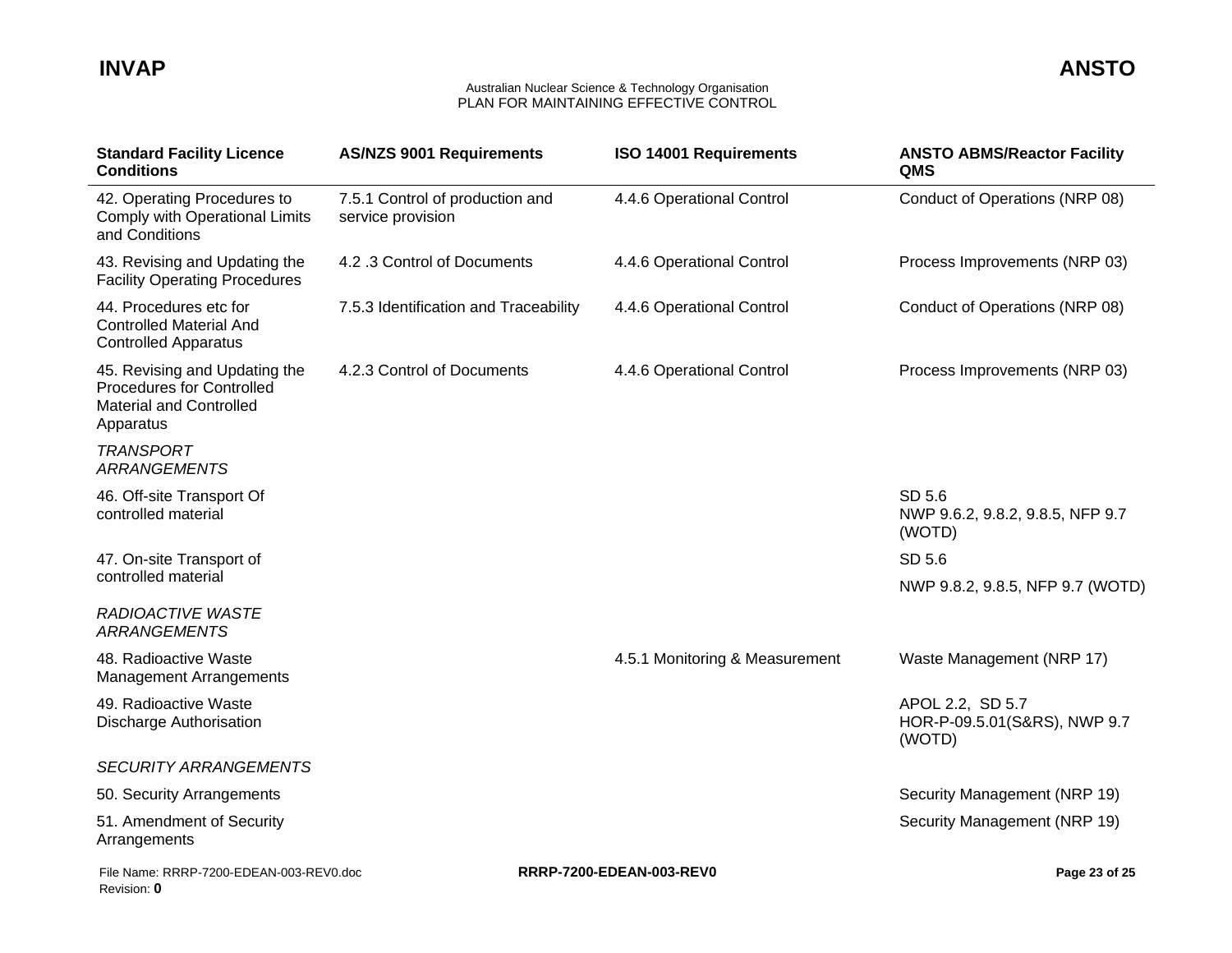| <b>Standard Facility Licence</b><br><b>Conditions</b>  | <b>AS/NZS 9001 Requirements</b>                               | ISO 14001 Requirements                                                                          | <b>ANSTO ABMS/Reactor Facility</b><br>QMS |
|--------------------------------------------------------|---------------------------------------------------------------|-------------------------------------------------------------------------------------------------|-------------------------------------------|
| <b>EMERGENCY</b><br><b>ARRANGEMENTS</b>                |                                                               |                                                                                                 |                                           |
| 52 Emergency Arrangements                              |                                                               | 4.4.7 Emergency preparedness and<br>response                                                    | Event Response (NRP 18)                   |
| 53. Arrangements for Accident<br>Management            |                                                               | 4.4.7 Emergency preparedness and<br>response                                                    | Event Response (NRP 18)                   |
| <b>DECOMMISSIONING</b><br><b>ARRANGEMENTS</b>          |                                                               |                                                                                                 |                                           |
| 54. Decommissioning Plan                               |                                                               |                                                                                                 | <b>SAR 19</b>                             |
| 55. Arrangements to Facilitate<br>Decommissioning      |                                                               |                                                                                                 | <b>SAR 19</b>                             |
|                                                        | 5.6 Management Review                                         | 4.6 Management Review                                                                           | Management Review (NRP 02)                |
|                                                        | 7.2 Customer-related processes<br>$(7.2.1 \rightarrow 7.2.3)$ |                                                                                                 | Utilisation Management (NRP 13)           |
|                                                        | 7.4 PURCHASING (7.4.1 ----> 7.4.3)                            |                                                                                                 | <b>ABMS</b>                               |
|                                                        | 7.5.4 Customer Property                                       |                                                                                                 |                                           |
|                                                        | 7.5.5 Preservation of Product                                 |                                                                                                 |                                           |
|                                                        | 8. MEASUREMENT, ANALYSIS<br>AND IMPROVEMENT                   | 4.5 CHECKING AND CORRECTIVE<br><b>ACTION</b>                                                    | Process Improvements (NRP 03)             |
|                                                        | 8.2.1 Customer satisfaction                                   |                                                                                                 | Process Improvements (NRP 03)             |
|                                                        | 8.2.2 Internal Audit                                          | 4.5.4 EMS System Audit                                                                          | Process Improvements (NRP 03)             |
|                                                        | 8.2.3 Monitoring and Measurement of<br>processes              | 4.5.1 Monitoring & Measurement                                                                  | Process Improvements (NRP 03)             |
|                                                        | 8.2.4 Monitoring and Measurement of<br>product                | 4.5.1 Monitoring and Measurement<br>4.5.2 Non-conformance & corrective &<br>preventative action | Process Improvements (NRP 03)             |
|                                                        |                                                               | 8.3 Control of nonconforming product 4.5.2 Non-conformance & corrective &                       | Process Improvements (NRP 03)             |
| File Name: RRRP-7200-EDEAN-003-REV0.doc<br>Revision: 0 |                                                               | RRRP-7200-EDEAN-003-REV0                                                                        | Page 24 of 25                             |